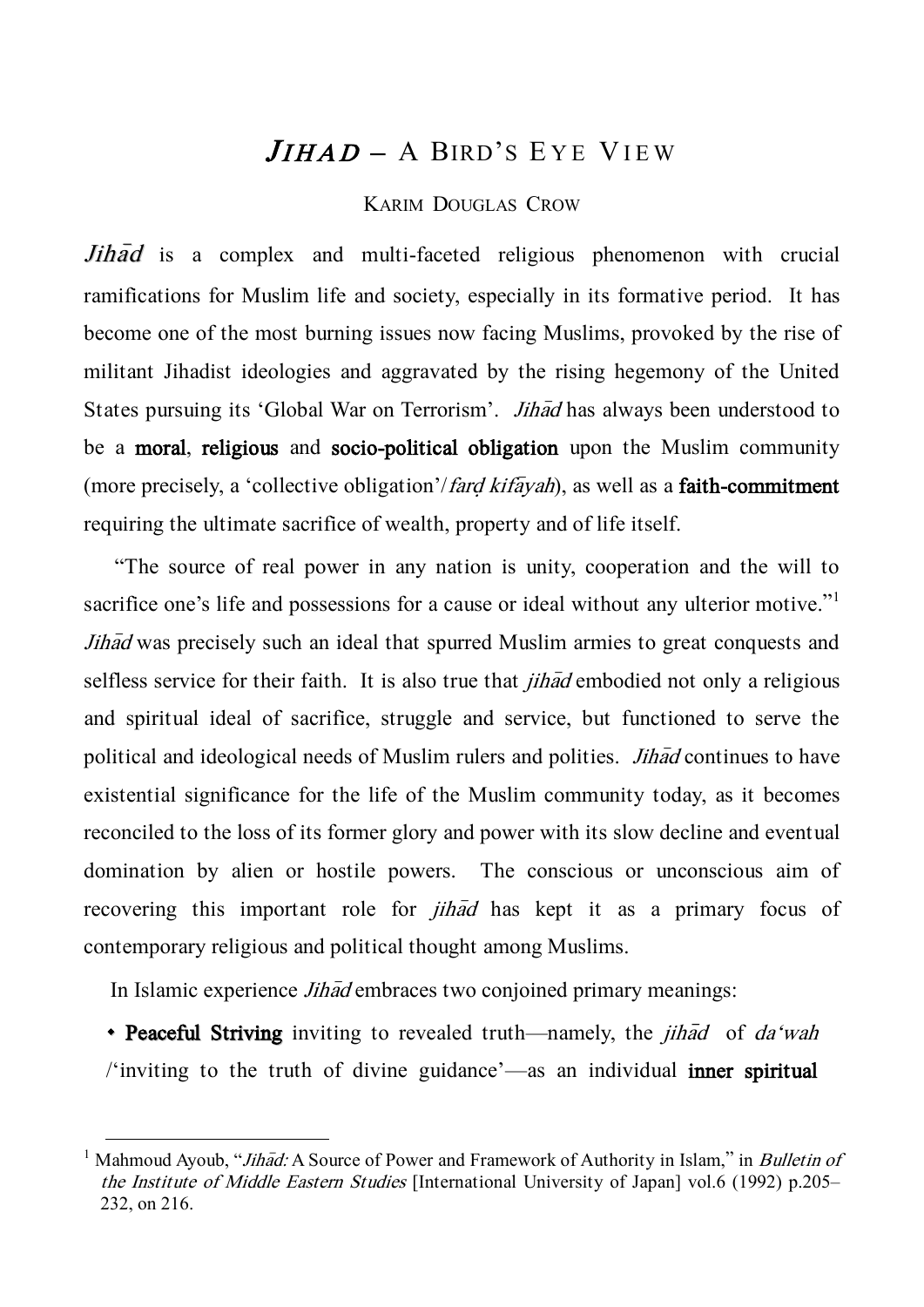discipline requiring self-sacrifice and suffering  $(sabr)$  in witnessing to truth by moral example and peaceable persuasion.

 Combative Struggle being the external social and political manifestation of this primary interior attitude, most often in the form of organized communal martial activity to repel or avert aggression, to defend freedom of faith and property, or to rectify injustice and oppression.

This basic distinction between the primary interior spiritual struggle at the individual level, and its external expression as a social, political and martial struggle at the communal level, provides the ideal goal for Muslim religious striving in all its forms. Islam understands this 'striving' to be of the essence of its Faith and a crucial key for attaining human individual and communal welfare and salvation or ultimate happiness. In the unfolding of Muslim history when *jihad* became an important source of revenue and of military might in the service of the ruling power-possessors, its primal spiritual purpose often became compromised.

# THE QUR'AN – MAKKAN PREACHING

The concept of *jihad* was born out of the Prophet Muhammad's long bitter conflict with pagan opponents from his own tribe of Quraysh in Makkah lasting over twenty years until the Muslim Conquest of Makkah in Ramadan 8 AH / December 629 CE. The Qur'an distinguishes clearly between **al-qital** / fighting, and between **al-jihad fi** sabili llah / striving in the Way [cause] of God. More significantly, it also makes a still finer distinction between al-jihad fi sabili llah, and between al-jihad fi-llah / striving In God [better translated as: *striving purely for the sake of obtaining* nearness to God and His good-pleasure]. While there is a definite continuity of meaning and purpose between these two conjoined principles, *'striving* In God' undoubtedly constitutes a higher moral and spiritual struggle, being a mark of divine election and faith-identity, as the following verses revealed at Makkah clarify: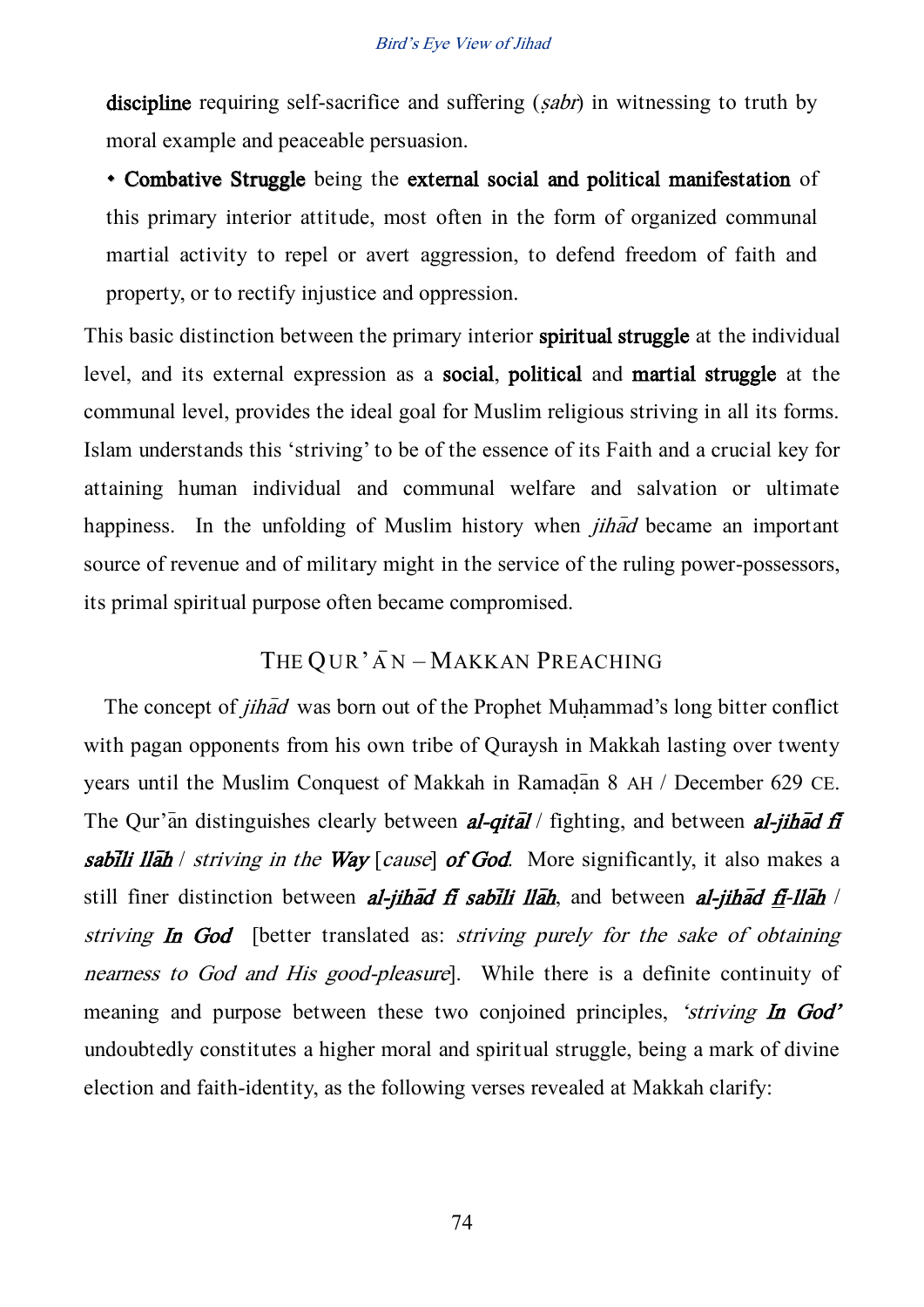"Strive In God with a true striving  $\frac{1}{2}$  jahadu fi Ilahi haqqa jihadihi, for He has especially chosen you and has not laid any undue hardship upon you in regard to your faith.'

[Q al-Hajj 22:78,  $&$  see al-'Ankabut 29:69].

This expression  $\ldots$  In God/fi Ilahi should be construed in parallel with several other Qur'anic phrases denoting: 'desiring to obtain God's countenance-favor-approbation' /li-wajhi llāhi & yuridūna wajha llāhi;  $^2$  as well as *'seeking only God's good-pleasure'* /*ibtigha*<sup>3</sup> wajhi llahi<sup>3</sup> & ibtigha<sup>3</sup> mardati llahi.<sup>4</sup> The connection with *jihad* is explicit in Q al-Mumtahanah 60:1 – ...If you have come forth to strive in My Way and seeking My good-pleasure |jihād $^{an}$  fi sabīlī wa ibtighā'a marḍātī... .

In his home-town of Makkah during the first thirteen or so vears of Muhammad's prophetic mission (ca. 610–622), Muslims were instructed to actively contend with the Arab pagans by inviting to the truth of divine revelation brought by the Prophet through preaching with peaceful persuasion and firm admonition against the falsity of idol worship and evil social customs then prevalent among Arabs:

So obey not the unbelievers, but **contend with them** [by peaceably inviting to the truth with sincere persuasion] with the utmost exertion  $/$ jahidhum bi-hi jihād<sup>an</sup> kabīr<sup>an</sup>!

 $[Q \text{ al-Furgan } 25:52]$ 

<sup>&</sup>lt;sup>2</sup> Eg. Q al-Rum 30:38–39; & see al-Insan 76:9 – 'We feed you, for the sake of God alone; we wish for no reward nor thanks from you'.

 $3$  O al-Baqarah 2:272.

<sup>&</sup>lt;sup>4</sup> See Q 2:207; & al-Nisa<sup>7</sup> 4:114 – ...him who enjoins almsgiving and deeds-of-kindness and peacemaking between people (**islah<sup>in</sup> bayna l-nas**); Whoever performs that seeking purely God's goodpleasure, We shall bestow upon him a great reward! Consult the authoritative Tafsir works for all of these verses; and traditions in Ibn al-Mubarak, Kitab al-Jihad, ed. Nazih Hammad (Beirut: Dar al-Nūr, 1971) reports §§9, 10, 12, 42, 129, 227.

See also: Abdulaziz A. Sachedina, 'Justifications of Violence in Islamic Tradition,' in J. Partout Burns, ed., War and Its Discontents: Pacifism and Quietism in the Abrahamic Traditions (Washington, D.C.: Georgetown University Press, 1996) p.122–160; & Sachedina, 'The Development of Jihad in Islamic Revelation and History,' in James Turner Johnson & John Kelsay, eds., Cross, Crescent, and Sword: The Justification and Limitation of War in Western and Islamic Tradition (Westport, CT.: Greenwood Press, 1990) p.35–50.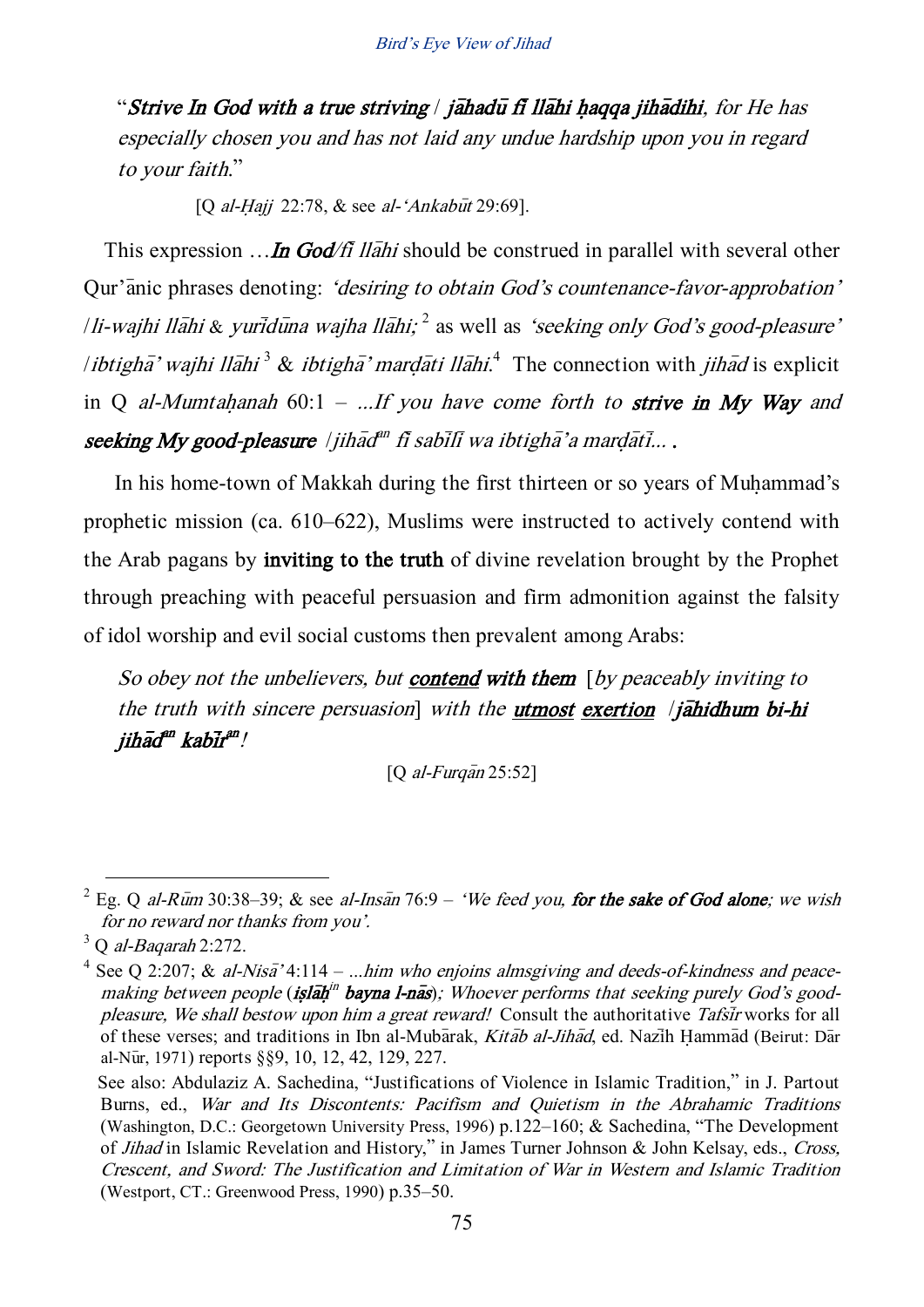The Muslims in Makkah were exhorted not to abandon their peaceful striving of summoning to true belief and upright conduct, and to remain steadfast by enduring all provocations and hostility without employing coercive force (the important ideal of sabr), even while the pagan Quraysh severely abused and persecuted them, eventually leading them to migrate to other lands in order to practice their faith freely:

…for those who became fugitives after they had been persecuted, and then fully strove and were steadfast *|iahadu wa sabaru*  $-$  after that, thy Lord is  $(for them) indeed For giving, Merciful.$  [al-Nahal 16:110]

So in its original Makkan context, the intent and practice of *jihad* possessed an activist yet peaceable character without employing coercion or violence,<sup>5</sup> namely this 'great striving'/*jihad kabir* or utmost exertion of 'summoning to revealed truth'<sup>6</sup> involving long-suffering steadfastness  $\ell$ **sabr** and endurance of persecution and suffering for the cause of truth.

The primary essence and core of *jihad* was and remains: **inviting to God's truth** through sincere example and 'peaceable persuasion' (known as al-jihad bi-l-da'wah), while upholding the principles of freedom from persecution and freedom of faith.<sup>7</sup> Closely allied to this 'summoning' is the key Islamic imperative of 'Enjoining the Right and Forbidding the Wrong' /al-amr bi-l-ma'ruif wa l-nahy 'an al-munkar, promoting the individual's struggle for the good of Muslim society and opposing corruption, immorality and error.<sup>8</sup> This primary meaning of *jihad* constitutes the

 $<sup>5</sup>$  For one treatment of these verses, see R. Firestone, *Jihad: The Origin of Holy War in Islam*</sup> (Oxford University Press, 1999) on p. 51–53, 69–73, 90 & 113.

 $6$  In this connection, recall the significance of *al-da'wah* as individual moral persuasion; and compare the Our'an's concept that only al-bala $\bar{q}$  al-mubin /'lucid notification' is incumbent upon the Prophet (Q al-Ma<sup>'</sup>idah 5:92 & 99, al-Nahl 16:82, al-'Ankabut 29:18).

This is persuasively emphasized by the leading Syrian religious authority Shaykh Muhammad Sa'id Ramadan al-Buți in his work *Al-Jihad fi l-Islam*, (2<sup>nd</sup> revised edition, Damascus: Dar al-Fikr, 1415/1995) p.19f.; abbreviated English translation by M. Adel Absi, Jihad in Islam: How to Understand and Practice It (Damascus: Dar al-Fikr, 1995) p.15ff. For al-Buti's response to his critics, see appendixes in the  $2<sup>nd</sup>$  ed., p.251–319.

 $8$  There were differing views among Muslims over whether *jihad* falls under Commanding the Good or under Forbidding the Reprehensible. For orientation on this key Islamic principle, see the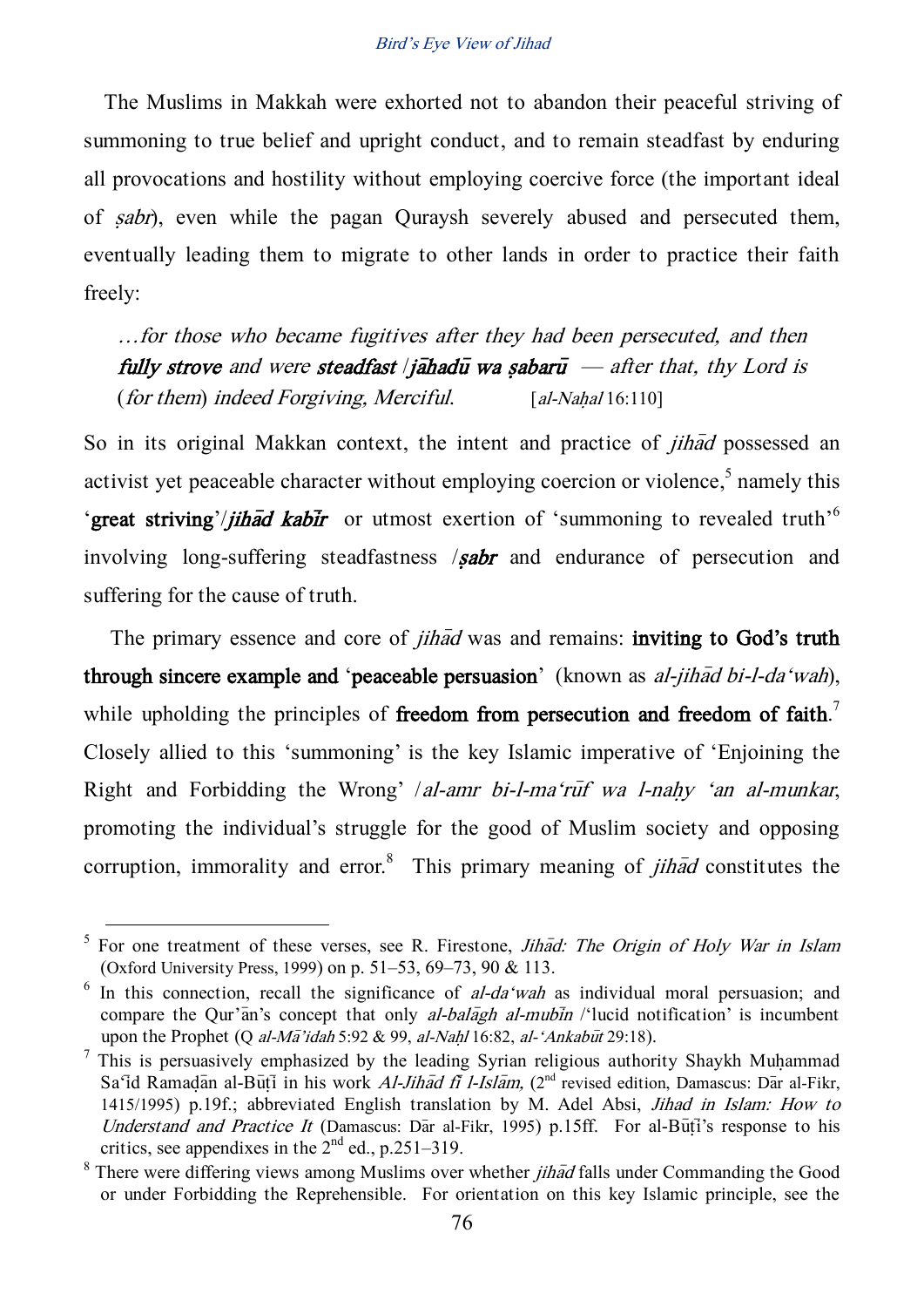most basic Islamic duty of peaceably summoning and persuading people to follow divine guidance by joining the fold of Islam. Da'wah is a 'collective obligation' upon Muslims to be achieved by commending right conduct and discouraging reprehensible conduct to the best of one's knowledge and means; it does not require explicit authorization from the leader of the community. Da'wah must be conducted wisely and discretely in the form of voluntary sincere advice, never exceeding the limits of non-coercive admonishing, reminding, persuasion and appeals to conscience. On their part, those who are so 'invited' remain free either to respond positively to Islam, or to insist upon their denial of its revealed truth by adhering to their previous beliefs — Let there be no coercion in religion!  $[Q \t{al}$ -Baqarah 2:256].

Such peaceable *jihad* must be performed with compassion and sympathy towards the one being summoned, free from any violence, anger or harshness. It is a selfless and courageous deed of faith performed purely for God's sake, manifesting objective love and self-respect toward others, and characterized by a readiness to suffer harm or injury to one's own person. In truth it is a triumph of peaceful means for attaining a sacred end. The Prophet Muhammad  $(S)$  counseled:<sup>9</sup>

'The Merciful One shows mercy to those who are themselves merciful toward others; so do you show mercy to whatever is on earth, then He who is in heaven shall show mercy toward you.'

In this most profound meaning, peaceable  $Jih\bar{a}d$  enshrines the practice of conscious or active suffering—a willingness to sacrifice personal and material resources and endure unjust persecution, harm or injury to oneself for the sake of a divine cause meriting a special mark of distinction in the Hereafter: *Whoever performs that purely* seeking God's good-pleasure, We shall bestow upon him a great reward! [al-Nisa' 4:114]. It demonstrates that an Islamic society may grow only by minds willingly accepting truth without coercion or violence, and by hearts sincerely turning to God in humility, awe and understanding.

comprehensive study by Michael Cook, Commanding Right and Forbidding Wrong in Islamic Thought (Cambridge University Press, 2000).

 $9$  This *hadith* is cited in the canonical collections of Abu Dawud and al-Tirmidhi.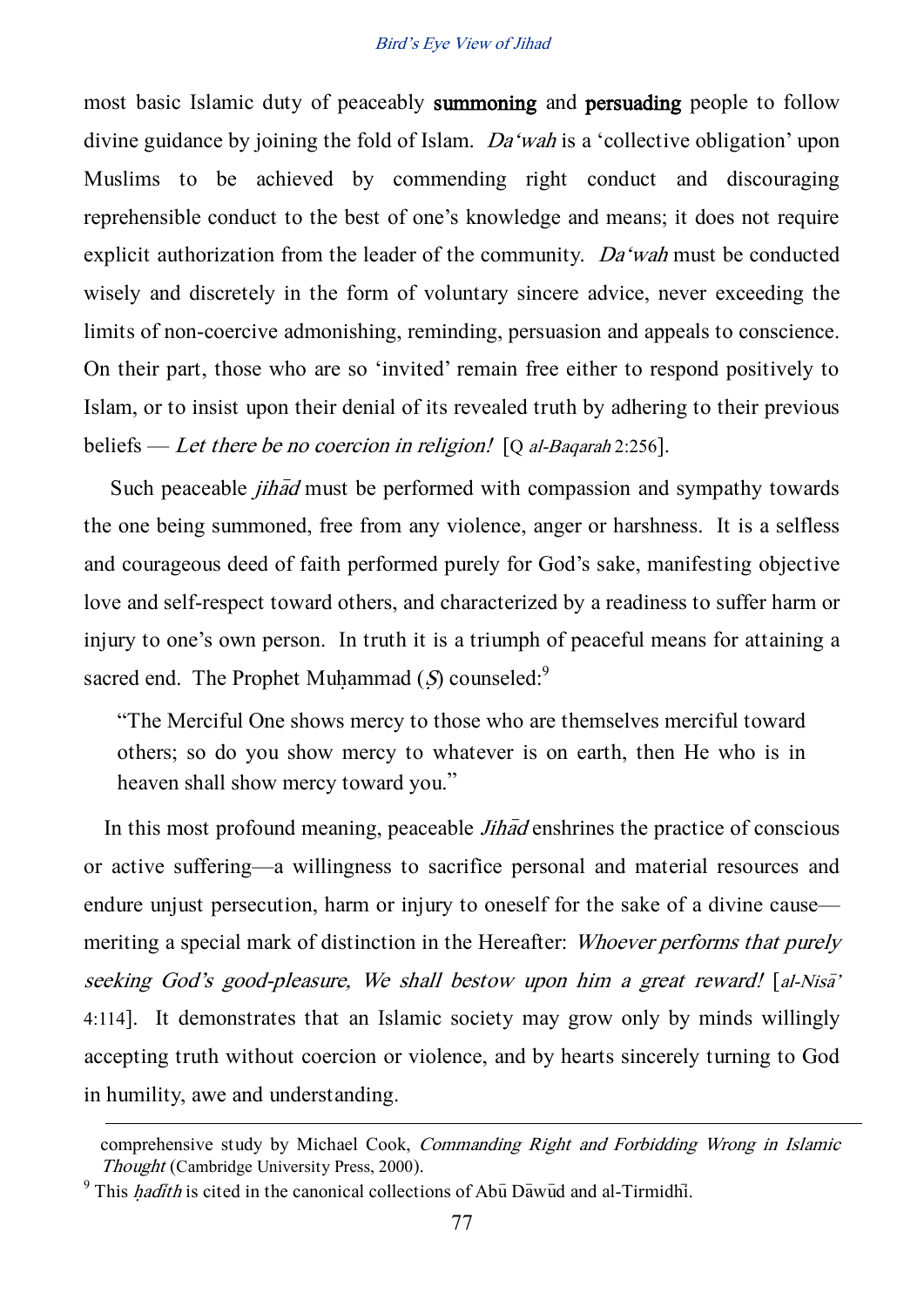When their efforts at peaceful persuasion were met by the Arab pagans of Makkah with scornful rejection, harsh humiliation, and severe torture of individuals (including many women and even some children), the Prophet counseled his small group of associates to practice  $sabr$ : to steadfastly suffer their provocations and to forebear from any violent retaliation. Several early Muslims died while being tortured, including Sumayyah<sup>10</sup> mother of 'Ammax b. Yasir (she was known as '*the first martyr* in Islam'), while others were imprisoned, dispossessed, or banished. The Prophet then bid his followers to migrate to lands where the Muslims could find freedom to practice their faith without persecution—first overseas to the Christian land of Abyssinia on two separate occasions; and finally north to the oasis-town of Yathrib, later known as 'Madinat al-Nabi /the City of the Prophet' or simply as al-Madinah. Migration (hijrah) as a form of non-cooperation and withdrawal is an effective strategy of non-violent response. The adamant opposition of Quraysh led to a total social and economic boycott being enforced against the Prophet's own clan of the Banu Hashim, who endured almost three years of harsh deprivation from 616–619 confined to a small barren area in upper Makkah, during which time the Prophet's wife and mother of his children Khadijah bint Khuwaylid died under extremely trying circumstances. On the very eve of his departure for Yathrib in June 622, the leaders of Quraysh attempted unsuccessfully to assassinate Muhammad in his own bed.

# THE MADINAN COMMUNITY

<sup>&</sup>lt;sup>10</sup> Sumavyah was a slave of the Makkan nobleman Abu Hudhayfah ibn al-Mughirah al-Makhzumi, who had wed her to his client Yasir al-'Ansi and then made their sons 'Ammar & 'Abdallah his freedmen. Sumayyah, her husband and sons were among the very first Muslims; the Banu<sup>1</sup>-Mughtar tortured her entire family to force them to abjure Islam. The Prophet would pass by in the midst of their ordeal and exhort them to endure their suffering: "Be Steadfast/ $\mathcal{S}abr^{an}$ ! O Family of Yasir, Sabr<sup>an</sup>!, your rendezvous shall be Paradise!" The Prophet's fierce opponent Abu Jahl helped in this grisly sport, killing the elderly Sumayyah by thrusting a spear into her private parts; see Ibn Hajar al-'Asqalani, al-Isabah fi Tamyiz al-Sahabah (Cairo: al-Sa'diyyah, 1328) IV §585, III §9208 [cf. p.648 via Ibn al-Kalbi's Tafsir], II §5031 & §5704; and H. Reckendorf, "Ammar"  $E.I^2$  I p.448. Other forms of torture included suspension over a fire while being fumigated (as with the twelve-year old youth al-Zubayr b. al-'Awwam), or large stones pressed upon one's chest under the merciless sun (as with Bilal the Abyssinian freedman).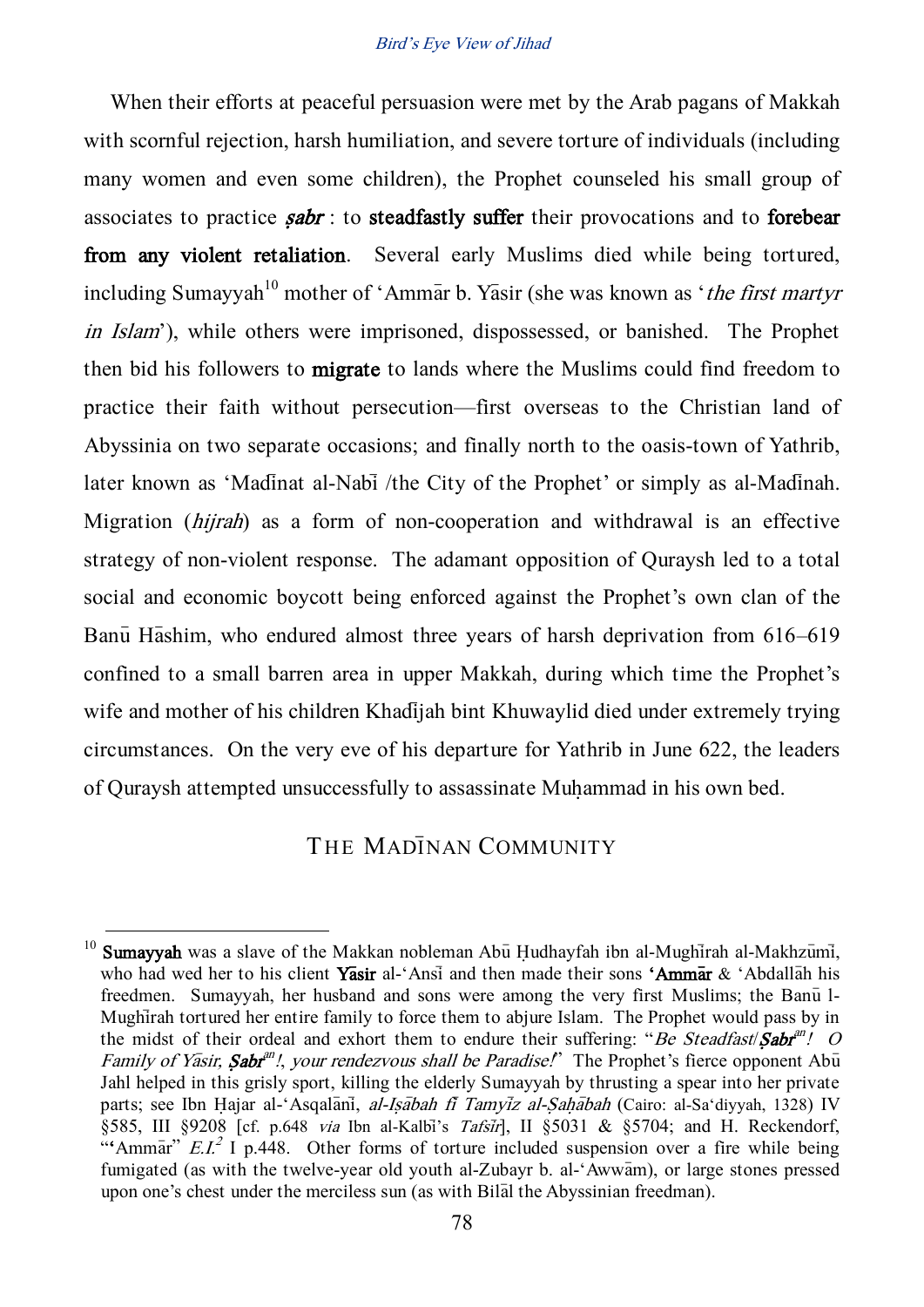The Prophet maintained the conduct of this primary peaceable *jihad* until he and his associates achieved the most appropriate atmosphere and conditions for the second form of *jihad*, the Combative Struggle. There is frequent mention in the Qur'an of *jihad* in the context of **fighting/***qital* against unbelievers. Q al-Hajj 22:39– 41 is traditionally held to be the first verses dealing with fighting unbelievers, revealed late in 623 before the event of the first battle between the pagan Quraysh and the Muslims at Badr two years after the *hijrah* to Madinah:

Leave is given to those who fight because they were wronged—surely God is indeed able to help them—who were expelled from their homes unjustly only because they said: 'Our Lord is Allah' ... those who, if We give them power in the land, establish worship and pay the alms-tax and enjoin good and forbid evil; and unto God belongs the issue of all affairs. [see also al- $Nis\bar{a}'$  4:84, al-Tawbah 9:5]

It is clear that the aim at first was solely one of defense and retaliation against aggression: Muslims were enjoined to repulse any attacks on their life and property, but not to initiate fighting, nor to act treacherously or continue hostilities after their enemy had desisted. The main goal in authorizing martial activity was to remove any cause of sedition, persecution or discord (fitnah) that could tempt the Muslims from their faith. For the Qur'an asserts that *fitnah* /persecution  $\&$  oppression is more grievous than killing  $[Q \t{al}$ -Baqarah 2:190–194 & 217].<sup>11</sup>

There is a long-standing debate among Muslim scholars, both in the past and today, over whether during this later Madinan phase of the Prophet's mission the Combative *Jihad* originated as primarily: 'an armed struggle against unbelievers'

<sup>&</sup>lt;sup>11</sup> An in-depth study of Islamic notions of *fitnah* (pl. *fitan*, 'trials, temptations'—later connoting 'civil disturbances, revolts') in all aspects and domains is very much needed; see for orientation the work by M. Hashim Kamali, *Freedom of Expression in Islam* (2<sup>nd</sup> ed., Cambridge: Islamic Texts Society, 1997) p.190–212; and the remarks by Fred M Donner, Narratives of Islamic Origins (Princeton: Darwin Press, 1998) p.184–190. Shaykh Mahmud Shaltut (former Rector of al-Azhar) observed of the verses Q 2:190ff. – 'they point out that expelling people from their homes, frightening them while they are safe and preventing them from living peacefully without fear for their lives or possessions is persecution worse than persecution by means of murder and bloodshed. Therefore those who practice or provoke these things must be fought just like those who actually fight;" from his al-Qur'an wa l-Qital [The Qur'an and Fighting], trans. R. Peters in Jihad in Classical and Modern Islam (Princeton: Markus Wiener Publishers, 1996) p.74.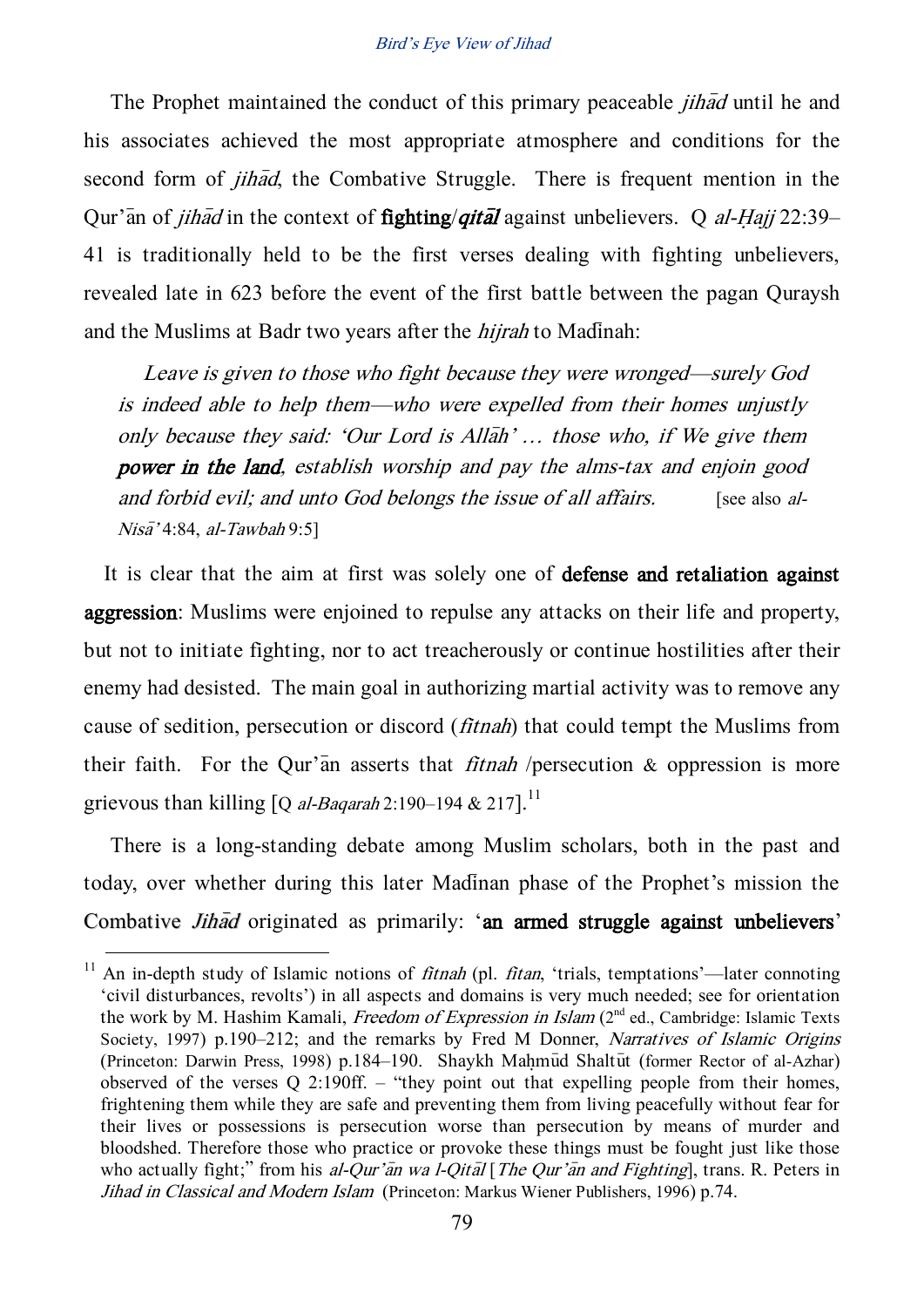[namely, the pagan Arabs] under all circumstances — 'terminating pagan idolatry'  $/al$ -qad $\overline{a}$ <sup>2</sup> 'ala<sup>-</sup> l-kufr; or whether it originated primarily as: 'repelling armed belligerency' /dar' al-hirabah — as a defense against armed aggression or intended attack  $\&$  hostile provocation towards the early Muslim community in Madinah. The consensus of classical jurists and scholars agreed that in the Qur'an's 'Fighting verses' (eg.  $Q$  9:5 & 2:216) revealed during the Prophet Muhammad's mission in Madinah, *jihad* meant a concerted effort to avert or repel an opponent's armed **aggression** on the lives, property, and freedom of faith of the Muslims.<sup>12</sup> A dissenting minority view among some Shafi<sup> $\tilde{\mathbf{i}}$ </sup> and Zahiri jurists upheld the primacy of the *jihad* against unbelievers.

The earlier Qur'anic verses stressing Peaceful Striving, revealed mainly during the previous Makkan and the early Madinan periods before the battle of Badr in 2 AH, became the focus of a related debate. Classical Islamic Our'an interpreters as well as many jurists generally regarded the 'Fighting verses' as having **abrogated**  $(n\overline{a}sikh)^{13}$ all previous Qur'an verses revealed concerning defensive war and peaceful relations with non-Muslims (in all about seventy verses), since they were viewed to be incompatible with verses legitimating fighting unbelievers; this view was upheld particularly by the Hanafi legal school. However, contemporary modernist thinkers and the current Islamic establishment normally accept the legitimacy of the 'nonfighting verses', and stress the purely defensive nature of 'combative struggle' as a necessary means for self-preservation in the face of aggression and belligerency.

During the almost ten years of the Prophet's later mission in the Madinan commonwealth—where Islam's first religious socio-political order (ummah) was

<sup>&</sup>lt;sup>12</sup> For more details of this controversy among the *fuqaha*<sup>'</sup>, see eg. Abu<sup>I</sup> l-Walid Ibn Rushd (d.1198), Bidayat al-Mujtahid (Cairo: Mustafa al-Babi al-Halabi, 1960) I p.369–372. A well-informed discussion of the classical juristic sources concerning this important distinction is given by al-Būti, Al-Jihād fi l-Islām p.94f.

<sup>&</sup>lt;sup>13</sup> The doctrine of *naskh* maintains that the legal validity of particular verses in the Qur'an were cancelled (*mansukh*) by other abrogating verses revealed later ( $n\bar{a}sikh$ ); many jurists even held that certain verses whose texts are no longer found in the Qur'an are yet deemed valid for particular legal rulings (eg. the famous case of posited 'stoning verses' as legal pretext of punishment for adultery).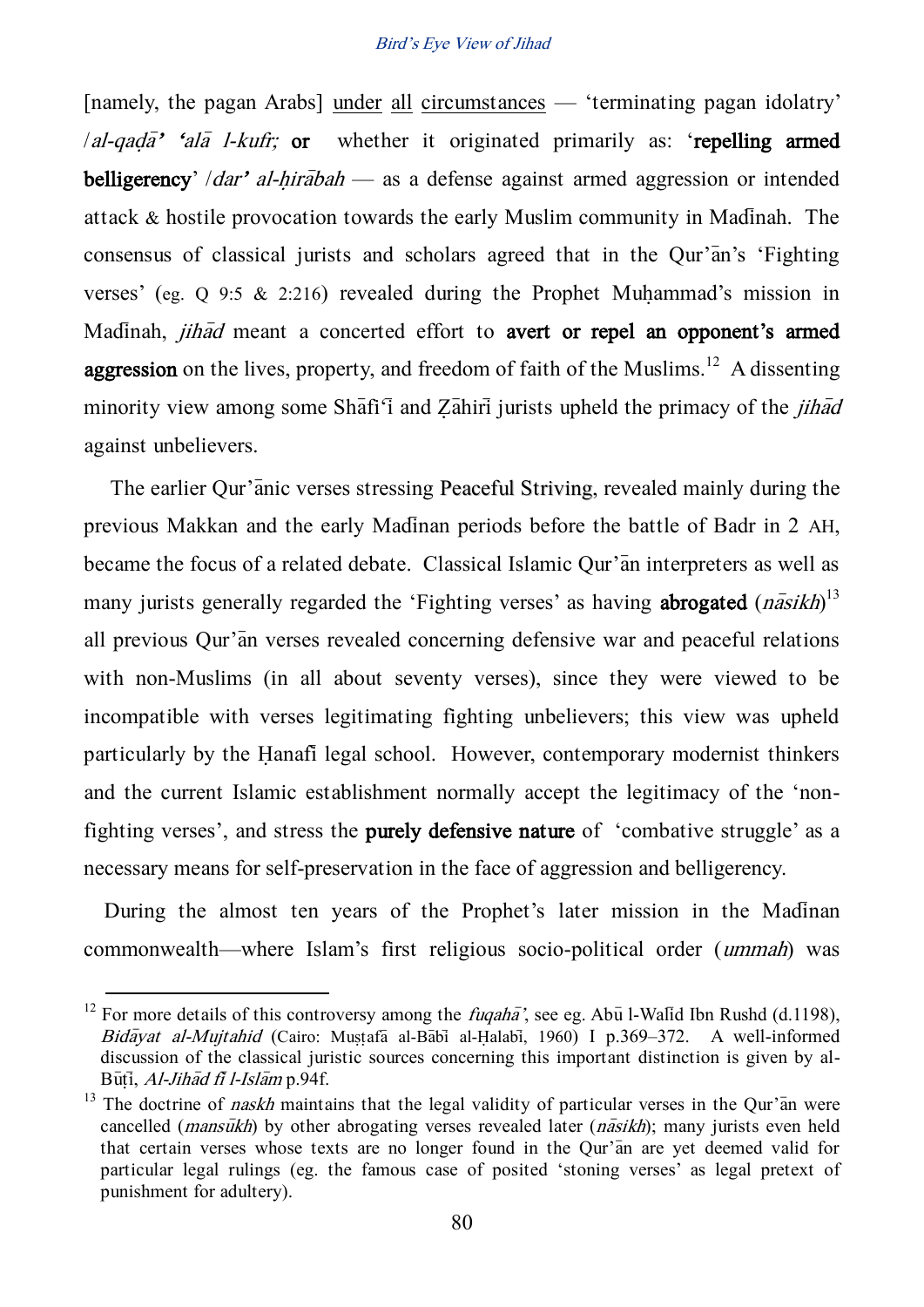fully realized—the Combative *jihad* emerged not only as a measure for self-defense and self-preservation in the face of belligerent hostility from their Makkan opponents, but also as an expression of love and loyalty to God and His Messenger (S) through a commitment to this new order. The first Muslims often had to confront, capture, or even kill in battle some of their nearest relatives—including their brothers or fathers—and faced internal threats within the Madinan Community itself from the 'hypocrites'/*munatiques* and from those Jewish tribes who broke their binding pact with the Muslims by colluding with the Quraysh of Makkah. The Qur'an exhorts Muslims during this critical period to cooperate with a unanimous resolution and act together in unison and solidarity for the welfare of their newly created ummah.

Just as with the original Peaceful *Jihad*, its corollary the Combative *Jihad* was understood as a faith-commitment requiring the ultimate sacrifice of one's possessions and one's own life—bi-amwalihim wa anfusihim as the Qur'an frequently states. Only fifteen years after the start of the Prophet's mission was Combative *jihad* authorized for the Muslim *ummah* in order to defend their newly established Islamic society and territorial domains. In other words, during the first two-thirds out of the almost twenty-three years of his prophetic mission, the Prophet and his associates operated entirely by conducting a Peaceful *Jihad*. This significant truth must not be ignored: the original Islamic 'state' of the Madinan ummah established by the Prophet Muhammad after his migration from Makkah was realized and established solely by peaceable means; only after this had been achieved was combative or martial struggle deemed valid for defending its security and very existence. This confirms the reality that martial struggle of Combative  $Jih\bar{a}d$  had its original legitimacy and reason-for-being in defending and securing an already established social-religious-political entity—an entity that itself was created and set in place by means of the Peaceful *Jihad*.

## LEGAL DOCTRINE

81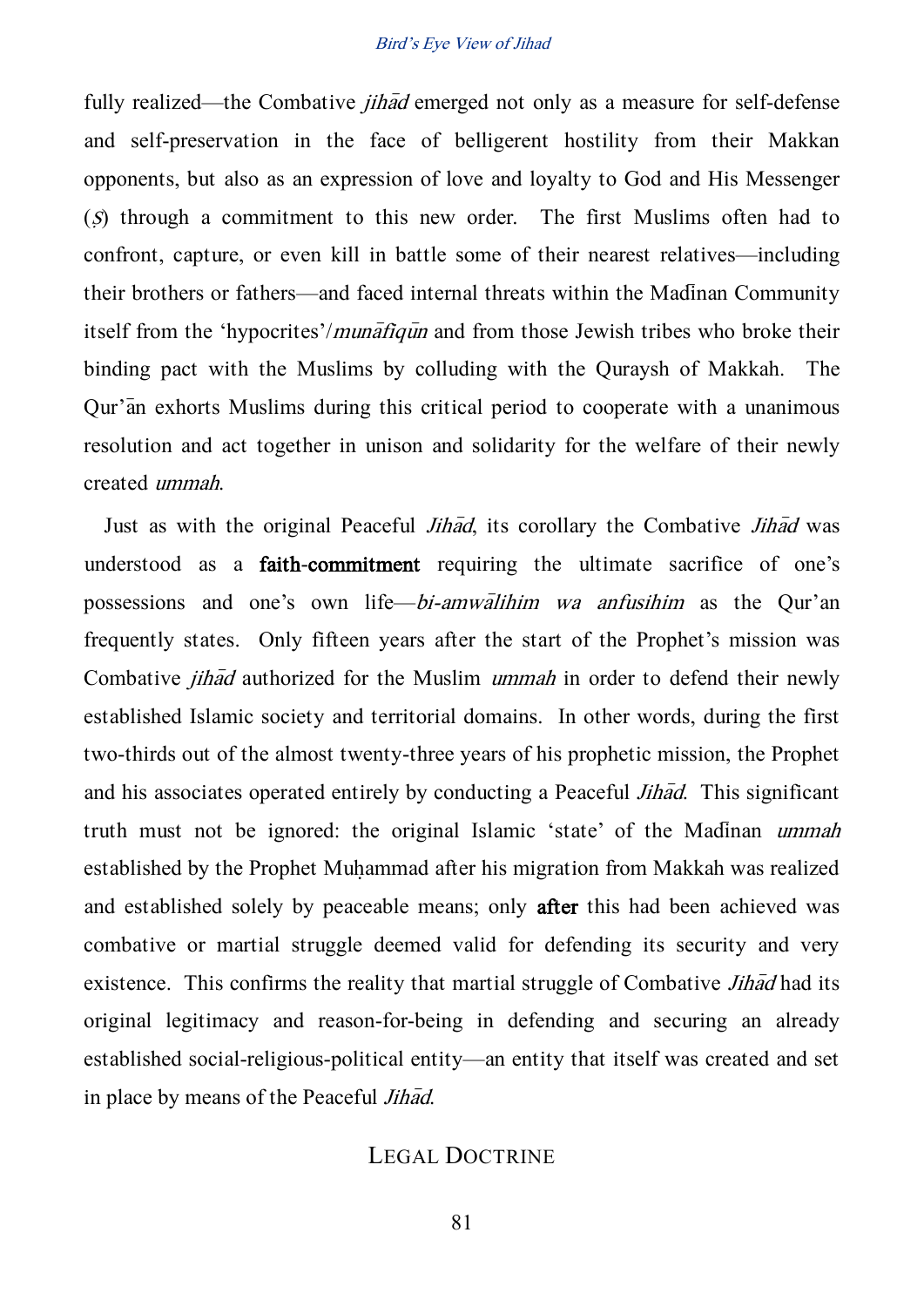Over several centuries the Muslim jurists (*fugaha*<sup> $\gamma$ </sup>) evolved their legal doctrine of  $jih\bar{a}d$  as a source of state military power and financial revenue, and the basis for the international relations of the Islamic Caliphate or commonwealth. The concern of the jurists was above all the regulation of the conduct of the second jihad or Combative Struggle in spreading the Islamic polity. During the thirty years period of the 'Rightly Guided Caliphs' who succeeded the Prophet (11–41 AH /632–661 CE), jihad was pursued intensively by the Prophet's Companions and extensive conquests were undertaken until Egypt and the Eastern provinces of the Byzantine empire as well as the entire Sasanian empire in Iran and parts of Central Asia came under the political authority of Islam. The following dynastic power of the Umayyad state centered in Damascus (41–132 / 661–750) exploited the conduct of *jihad* as its driving force and as a necessary means for securing revenues to meet the financial needs of empire, since the populations of newly conquered territories were subject to payment of the poll-tax /*jizyah* as non-Muslim protected communities.<sup>14</sup>

The legal doctrine of *jihad* became fixed only by the second-half of the  $2<sup>nd</sup>$  Islamic century (late  $8<sup>th</sup>$  century CE) under the early 'Abbasid dynasty centered in Baghdad, after the initial period of Muslim expansion and conquest. The earliest specialized legal works on the rules for *jihad* (first known as *Siyar* or 'laws for war') were written during the  $2<sup>nd</sup>$  century AH by the Syrian jurists al-Awza<sup> $\overline{q}$ </sup> (d.157) and al-Awza<sup> $\overline{q}$ </sup>'s pupil Abu Ishaq Ibrahim al-Fazari (d.185);<sup>15</sup> as well by the Iraqi (Hanafi) lawyers the Judge Abu Yusuf Ya'qub b. Ibrahim (d.192),<sup>16</sup> and Muhammad b. al-Hasan al-Shaybani (d.189).<sup>17</sup> The jurists laid down a legal doctrine of *jihad* as being one of the primary

<sup>&</sup>lt;sup>14</sup> This has been clearly shown in the study by Khalid Yahya Blankinship, *The End of the Jihad* State: The Reign of Hisham Ibn 'Abd al-Malik and the Collapse of the Umayyads (Albany: State University of New York Press, 1994), who brings out the reciprocal relationship between the conduct of military *jihad* and fiscal policies of late Umayyad administration.

<sup>&</sup>lt;sup>15</sup> Abū Ishāq al-Fazārī al-Kūfī al-Massisi, *Kitāb al-Siyar*, ed. F. Hamādah (Beirut: 1987).

<sup>&</sup>lt;sup>16</sup> al-Qadi Abu Yusuf, *Kitab al-Radd 'ala Sivar al-Awza<sup>-</sup>i*, ed. A.W. al-Afghani (Cairo: 1355/1938–39). al-Awza<sup> $\tilde{\mathbf{q}}$ 's *Sivar* work is known mainly through Abu<sup>Yu</sup>suf's rebuttal.</sup>

<sup>&</sup>lt;sup>17</sup> Muhammad b. al-Hasan al-Shaybani, *Kitab al-Siyar al-Kabir*, ed. Majid Khadduri under the title of al-Qanun al-Duwali al-Islami: Kitab al-Siyar li-l-Shaybani (Beirut: 1975). Translated by M. Khadduri as The Islamic Law of Nations, Shaybani's Sivar (Baltimore: 1966).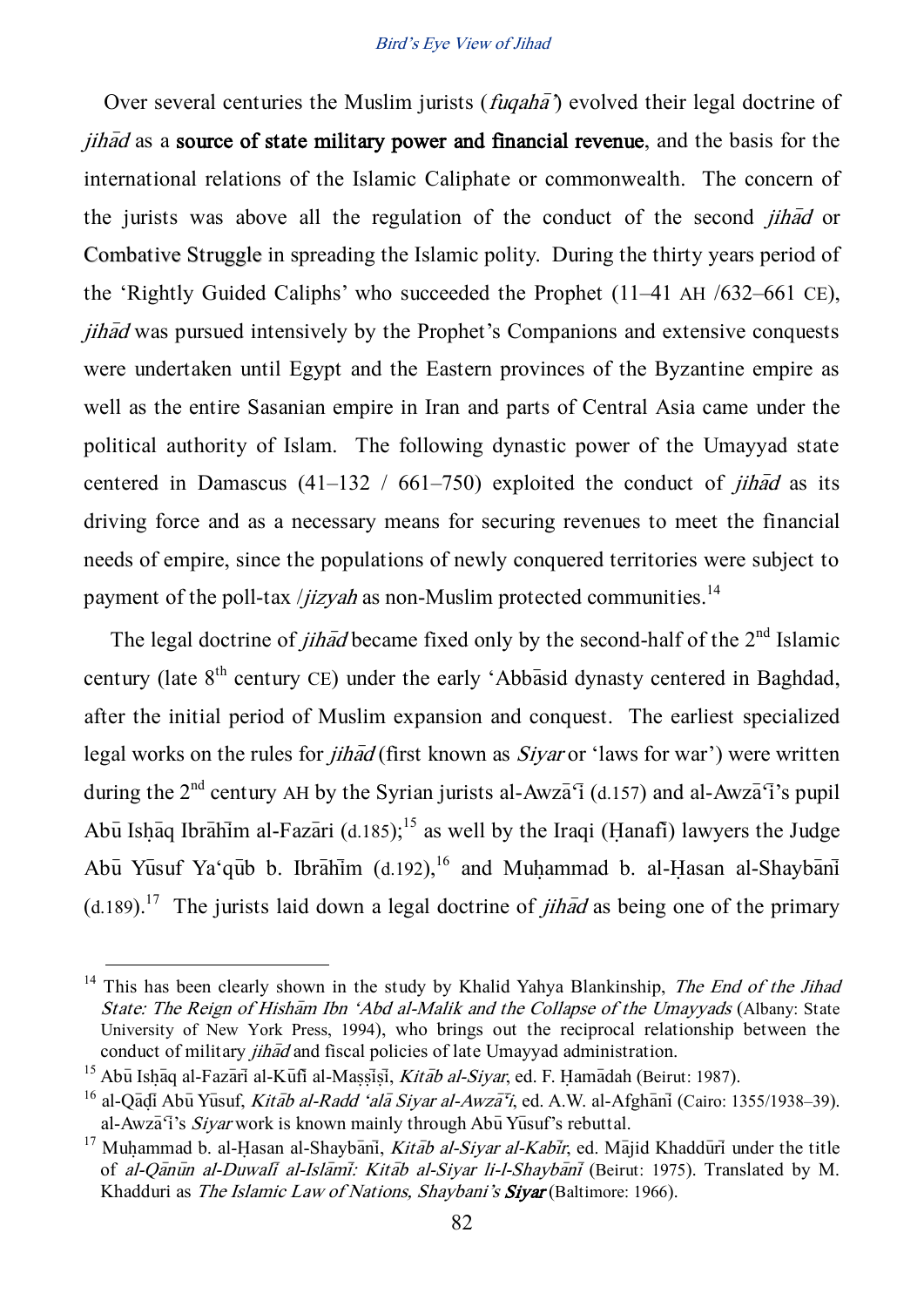obligations of Islam, basing themselves on the Our'an, the Prophet's career as well as that of the first Caliphs, and on the materials recorded in the *hadith*.

The jurists made of *jihad* the **primary framework for military and administrative** authority of the ruler  $(Caliph,$  and later Sultan) and his representatives in the conquered territories.<sup>18</sup> It also functioned to **enhance the legitimization of a ruler** following the loss of political unity after the early 'Abbasid Caliphate, from the  $3<sup>rd</sup>/9<sup>th</sup>$  century onward. Jurists usually found cause to label the enemies of the ruler either as rebels or as heretics so as to justify fighting them (see the legal discussions on *ahkam al-bughat*). Their rationale for de-legitimizing rebellion against 'legitimate' authorities was that it bred internal sedition and civil discord (fitnah) which they viewed as harmful or worse than the harm caused by the ruler's oppression or corruption, and as leading to schisms endangering the purity of faith.

The jurists conceived of a territorial division of the world into the domain ruled by the Islamic polity called the 'abode of Security'/ $d\bar{a}$ r al-Isl $\bar{a}$ m, where both Muslims and non-Muslims mutually cooperate beneath the umbrella of the larger Islamic society; and the external area controlled by non-Muslim powers termed the 'abode of War'/dar al-harb being the proper sphere for conducting *jihad*. We must point out here that the term «al-islam» as the self-denomination of the Faith strictly connotes: 'resignation-submission' (to revealed truth of the Oneness of God and the authority of His Messenger), as well as 'safety-security' (flowing from such submission). In the conceptual polarity *islam*  $\Leftrightarrow$  *harb*, the notion of *islam* should be understood in this latter sense as referring specifically to the security enforced by the governing polity and social order upheld by the Faith. We may further observe that this underlines the integral association of the Islamic conception of 'peace' with 'security'—a point lost in the common translation of  $d\bar{a}r$  al-Islam as 'abode of

 $18$  For the following discussion of juristic doctrine we have relied on the comprehensive historical review of Islamic legal precepts  $\&$  policies dealing with war and fighting by Muhammad Khayr Haykal, al-Jihad wa l-Qital fi l-Siyasah al-Shar'iyyah /Jihad and Combat in Islamic Legalist Polity (Beirut: Dar al-Bayariq, 1993, 3 vols.); and Wahbah al-Zuhayli,  $\overline{A}$ thar al-Harb fi l-Fiqh al-Islami/ The Influence of War upon Islamic Jurisprudence (Beirut: Dar al-Fikr, n.d.).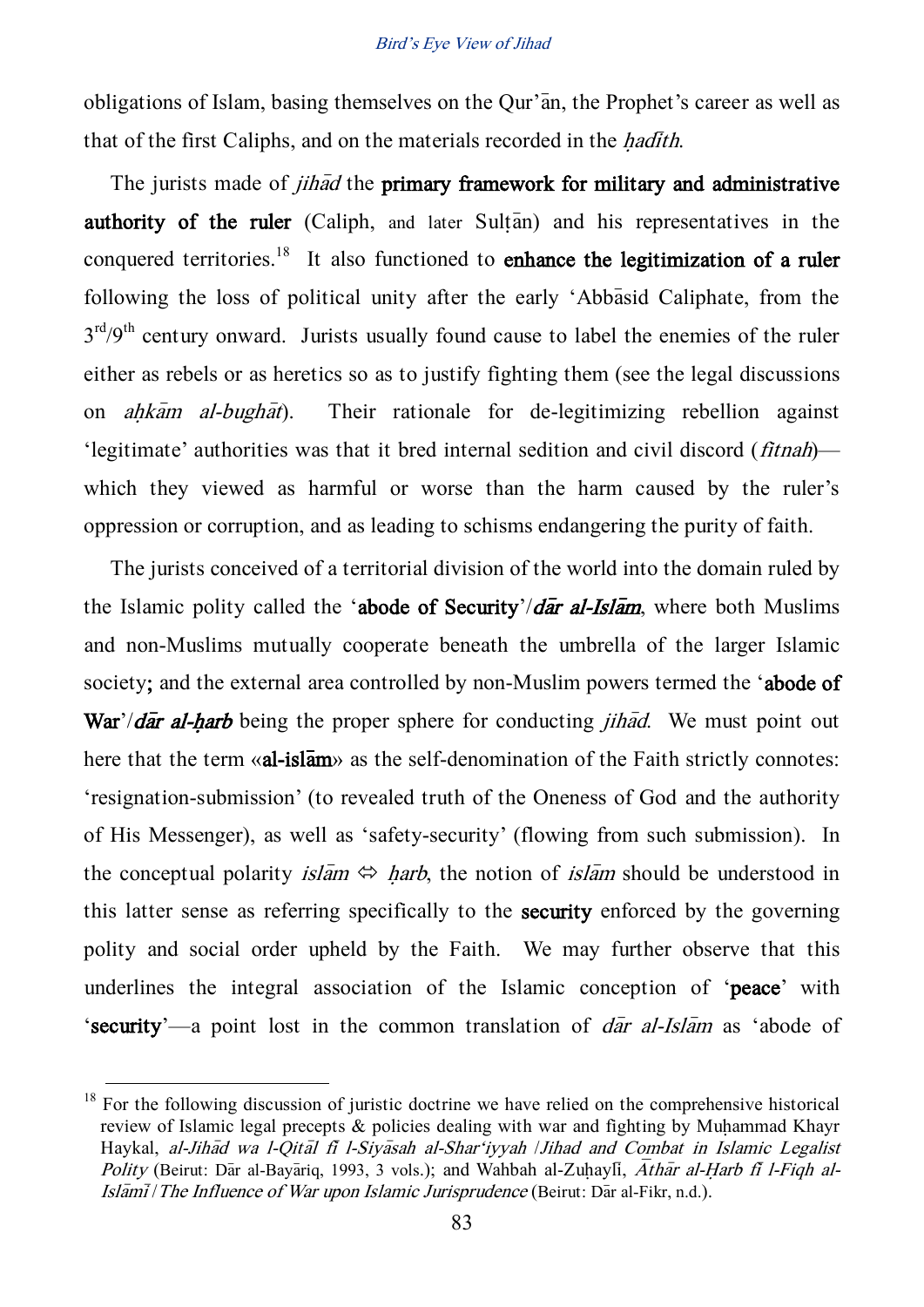Peace'. In most other contexts, the antonym of *harb* /'war' is most accurately represented by the Qur'anic term al-silm or al-salm /'peace-making'—rather than the term often met with in popular Arabic discourse:  $al-sal\overline{a}m$  /'mutual exchange of peaceful salutations & assurances of security'.

This juridical doctrine of *Jihad* also provided a set of rules governing the relationship with non-Muslim enemies and regulating the conduct of warfare, truces, and non-belligerency. Leaving aside numerous details and passing over points of contention, the basic outlines of the Sunni legal doctrine includes:

• There is one single Islamic state, governing the entire *ummah*. The members of the Muslim Community have a duty to expand the territory of this state with the ultimate aim of bringing the world under the rule of Islam within the  $d\bar{a}r$  al-islam, and do away with unbelief (kufr).

• Combative *jihad* requires the presence of a legitimate Caliph or valid Muslim ruler authorized to organize the struggle, indeed it is one of his chief tasks. When there is no clear ruler or leader */imam*, there will be *fitnah*; thus a legitimately authorized ruler is necessary to prevent schisms and civil disturbances within the community.<sup>19</sup>

• The Caliph or ruler may conclude a truce with the enemy when he deems it in the interest of the *ummah*; some law schools held that a truce may not be concluded for longer than ten years. The area wherein an arbitrated agreement for cessation of hostilities is in effect, is termed by the jurists the 'abode of arbitrated-peace'  $/d\bar{a}r$  al-sulh.

• Combative *jihad* is a **collective duty** (*fard 'ala l-kifaya*) which may be fulfilled by a section of the community; however if a sufficient number of people do not take part in it, then the entire community is deemed to be in error.

• Combative *jihad* may become an **individual duty** (*fard 'ayn*) when the Caliph appoints certain persons to participate in a raiding expedition, or when an individual Muslim takes an oath to fight the unbelievers. *Jihad* also becomes an individual duty obligatory upon all Muslims

<sup>&</sup>lt;sup>19</sup> The Twelver Shi<sup>\*</sup>ah required that *jihad* be waged only under the leadership of the rightfully designated *imam* from the Family of the Prophet; they placed the eschatological ideal of *jihad* among their 'six pillars' of faith, as did the Isma iliyyah Shi'ah historically. Yet the Zaydiyyah Shi<sup>\*</sup>ah (who are closer to Sunni<sup>†</sup> teachings in doctrinal aspects) from their beginnings in the early  $2<sup>nd</sup>/8<sup>th</sup>$  century advocated combative *jihad* as a legitimate means of installing their *imam*, one of whose main qualifications was leading an armed uprising  $(al-q\bar{a}'im\ bi-l-sayf/One$  who arises with the Sword) to remove illegitimate usurpers of power and inaugurate a reign of justice. Today all the groupings of the Shi<sup>\*</sup>ah comprise roughly 13% of Muslims worldwide.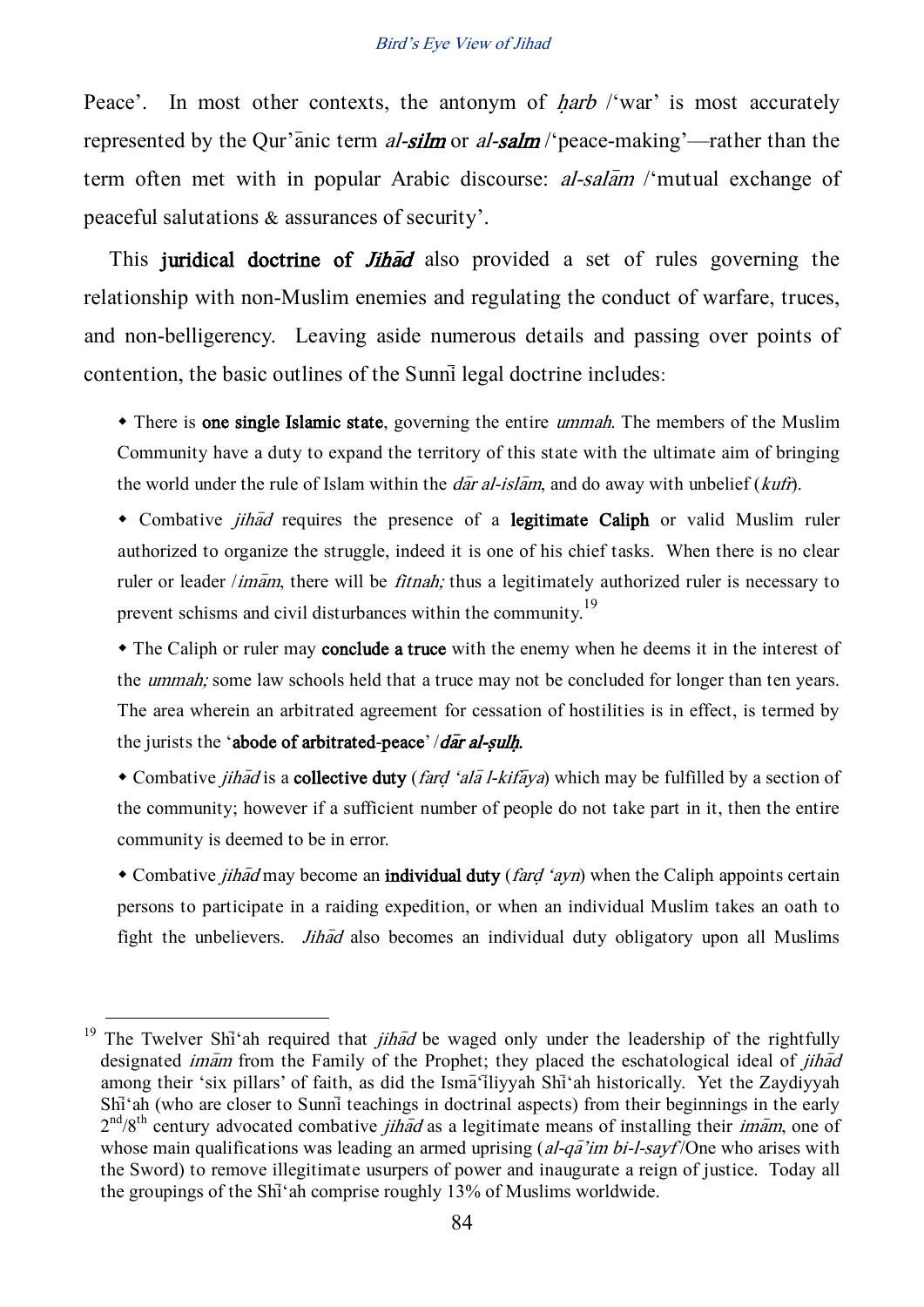capable of fighting in a particular region, when this region is attacked by an enemy; in such a situation  $\hat{i}$ had is deemed defensive.

 Defense against attacks by non-Muslim forces remains obligatory, especially when Muslim lives, property or territory have been taken. According to the consensus of jurists, Muslims should not make peace with an aggressive enemy who occupied Muslim territory by force and retains hold of it. The task of restoring all the occupied territory of the Islamic polity remains valid as along as there is an occupied land (for example, in the past the jurists held this to apply to Andalusia).

 Fighting non-Muslims may not be initiated without first summoning them to accept Islam before any attack; they must either convert to Islam, or submit to the authority of the Islamic polity and pay the poll-tax ( $jizyah$ ) imposed upon the *ahl al-kitab* (Jews, Christians; and/or Zoroastrians). Surprise attacks are not legitimate, since it is clearly stated in the Qur'an and hadith that opponents should be invited to Islam, and even if they do not accept after repeated invitations, they should at least be forewarned and not attacked unawares.

 Enslavement is permissible of all non-Muslim captives during the time of combat, save for Christian monks, until the truce tax *(jizyah)* is fixed, after which enslavement is not permitted. Yet a Muslim may provide a 'promise of security'/*aman* to any non-Muslim during the actual conduct of combat. $^{20}$ 

• Jihad may not be conducted by Muslims against fellow Muslims. After the erosion of the Muslims' initial political unity, when two Muslim states were at war, the jurists usually found cause to label the opponents of their ruler either as rebels or as heretics, in order to justify fighting against them.

 $\bullet$  Armed revolt against a legitimate Muslim ruler (the Caliph; later Sultan or Amir) is illegal except when he becomes an apostate who openly renounces his faith—even when the ruler is personally corrupt or immoral and perpetrates injustice.<sup>21</sup> Rather, Muslims must speak truth to

 $20$  Professor Mahmoud Ayoub observes that many jurists resorted to sophistical arguments and forced interpretations of Prophetic *hadith* in order to narrow the scope of *aman* or to alleviate the clear precept of forewarning attack. He points out that the jurists '…have always shown a preference for total and uncompromising warfare controlled not by moral principles, but by national interest and political circumstances;" see his "Jihad: A Source of Power..." p.238. It appears that the Umayyad dynasty gave a significant impetus in shaping this trend among Sunni jurists.

<sup>&</sup>lt;sup>21</sup> Thus, the Cairene scholar Ibn Jama<sup>'</sup>ah (d.1333) held that if a king usurps power by force in a Muslim territory, the central authority (Caliph, or Sultan) should delegate control of that territory to him to avoid fitnah /'civil disorder' and to preserve Muslim unity. For a penetrating assessment of this whole issue, see the detailed study by Khaled Abou El Fadl, Rebellion and Violence in Islamic Law (Cambridge University Press, 2001).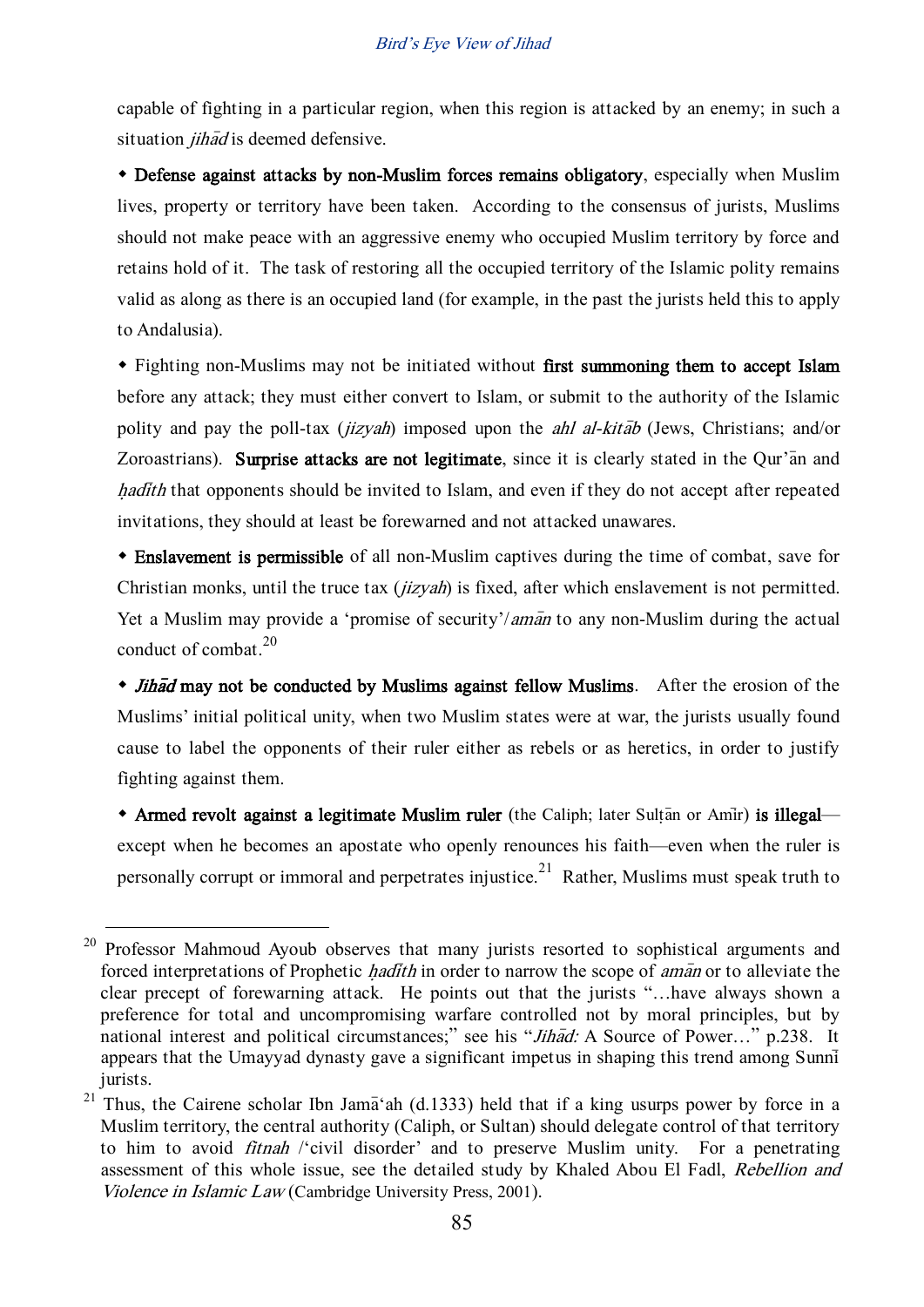power, and forbear and restrain (sabr) their righteous anger in the certainty that not only shall God reward them for their long-suffering steadfastness, but that He has His own ways of punishing such a ruler.

The juristic rationale for de-legitimizing rebellion against authorities is that it fosters civil discord and violent socio-political upheaval *(fitnah)* being more injurious than the ruler's injustice, and yielding schisms endangering the unity of faith and tearing apart the fabric of social and economic stability. However, over the course of Islamic history, especially in the  $18<sup>th</sup>$  and  $19<sup>th</sup>$  centuries, radical religious movements seeking to establish a puritanical Islamic society proclaimed *jihad* against their opponents—both Muslims and non-Muslims—branding their Muslim adversaries as unbelievers *(takfir)* for neglecting to strictly uphold the laws of Islam (eg. the Wahhabiyyah in Arabia).

 The jurists additionally laid out many practical rules on warfare: exemptions from the obligation to fight, the protection of the lives of noncombatants, regulations for the lawful methods of warfare, treatment of prisoners of war, safe-conduct granted to representatives of the enemy in negotiations, and the division of spoils. Other details include the conditions that a Muslim may participate in the *jihad* only after taking his parents' permission and discharging all his debts.

Historically this Islamic legal doctrine served several functions, foremost being that *jihad* mobilizes and motivates Muslims to participate in wars against non-Muslims by fulfilling a religious duty. This function is clearly seen in the later *jihads* waged against colonial powers in the  $19<sup>th</sup>$  century, such as Algerian resistance to the French led by Amir 'Abd al-Qadir from 1832–1847, the movement of the Sudanese Mahdi against the British in the late 1800's, or the Acehnese resistance against Dutch invasion and occupation of Sumatra from 1873–1903.

### SPIRITUALITY

Parallel with this emergence of legal doctrine, a coherent model for activity was elaborated by individuals and groups promoting *jihad* as the **highest expression of personal piety.** "*Every community has its form of monasticism*," the Prophet is said to have asserted, "and the monasticism (rahbaniyyah) of this community is jihad in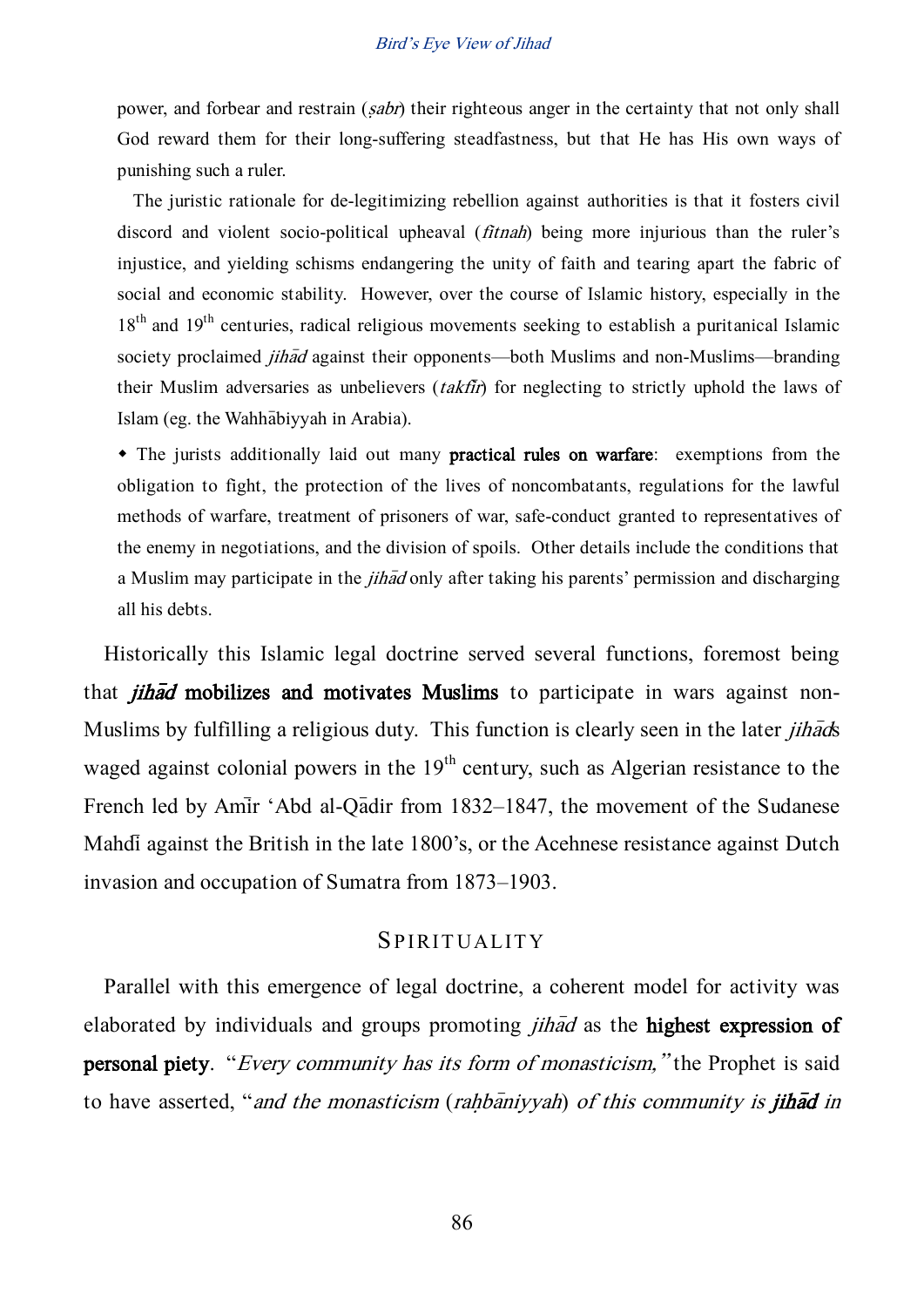the cause of God."<sup>22</sup> This became a slogan for the first Muslim generations. It brings to mind the description given to the Byzantine Emperor by his scouts during the first Muslim advance into Palestine and Syria, that the Muslim troops were 'warriors by day and monks by night." In early *hadith* traditions, *jihad* was considered to be as meritorious as the observance of regular prayers, fasting, or even the annual pilgrimage */hajj* to the Ka'bah in Makkah. The Kufan jurist Abu Hanifah (d.150/767) stated:<sup>23</sup> "A military expedition ( $ghazwah$ ) after one has performed the prescribed pilgrimage is better than fifty additional pilgrimages.' Yet this spiritual aspect remains little studied, and the texts available for understanding it are scattered in various genres of Islamic literature.<sup>24</sup> A good orientation to this topic is found in the early collection of *hadiths* by the ascetic-*mujahid* 'Abdallah Ibn al-Mubarak (d.181) AH), *Kitāb al-Jihād*—containing 262 narrative reports.<sup>25</sup> (Ibn al-Mubārak also

<sup>&</sup>lt;sup>22</sup> Transmitted on the authority of the Companion Anas b. Malik, in Ibn al-Mubarak, K. al-Jihad p.35–36 §16; and with a variant text in the *Musnads* of Ibn Hanbal and Abu<sup>x</sup>a'la. Another version transmitted on the authority of Ab $\bar{u}$  Umamah occurs in the later collections by Ab $\bar{u}$ Dawud, al-Bayhaqi and al-Hakim al-Naysaburi, with the term **sivaliah** /'journeying to pursue devotions in uninhabited places' instead of *rahbaniyyah: "inna siyahata l-ummati al-jihad fi sabili llahi 'azza wa jalla* [the  $s\bar{a}'$ *ih* was a wandering ascetic or hermit who sought remote places for undertaking religious disciplines]. Such archaic reports mirror the early ideal of *jihad* as a spiritual discipline.

<sup>&</sup>lt;sup>23</sup> Abū l-Faraj al-Isfahāni, Maqātil al-Țālibiyyin, ed. Ahmad Saqr (Cairo: 1949) p.378. Yet there were other views on the merits of *jihad* over *hajj* : the Madinan authority Ja'far al-Sadiq (d.765) discouraged his followers from participating in state-sponsored military *jihad*, preferring that they perform the *hajj.* Normally, the pilgrimage is deemed an individual obligation binding upon Muslims, while *jihad* is a collective obligation that an individual need not be required to fulfill.

 $24$  Two studies may be mentioned here, each from a different perspective: Michael Bonner, Aristocratic Violence and Holy War: Studies in the Jihad and the Arab–Byzantine Frontier (New Haven, CT: American Oriental Society, 1996); and John Renard, "Al-Jihad al-Akbar: Notes on a Theme in Islamic Spirituality," The Muslim World 78 (1988) p.225–42.

<sup>&</sup>lt;sup>25</sup> On Ibn al-Mubarak's *K. al-Jihad*, see M. Bonner, Aristocratic Violence and Holy War, p.119–125; & M. Bonner, "Some Observations concerning the Early Development of Jihad along the Arab-Byzantine Frontier," Studia Islamica 75 (1992) p.5–31, on 19–28.

One detail in Ibn al-Mubarak's book (see reports  $\S$ §81, 98, 104) that clearly indicates a spiritual dimension of early *jihad* may be mentioned here: the bodies of certain early martyrs slain in combat exhibited the grace of physical incorruptibility, remaining moist in the grave for years exuding a sweet scent. The phenomenon of **bodily incorruptibility** as a mark of sanctity is accepted in Islam regarding the bodies of Prophets and of certain saints; it is well known in the Eastern Orthodox Churches, as well as among certain Yogis and Buddhists.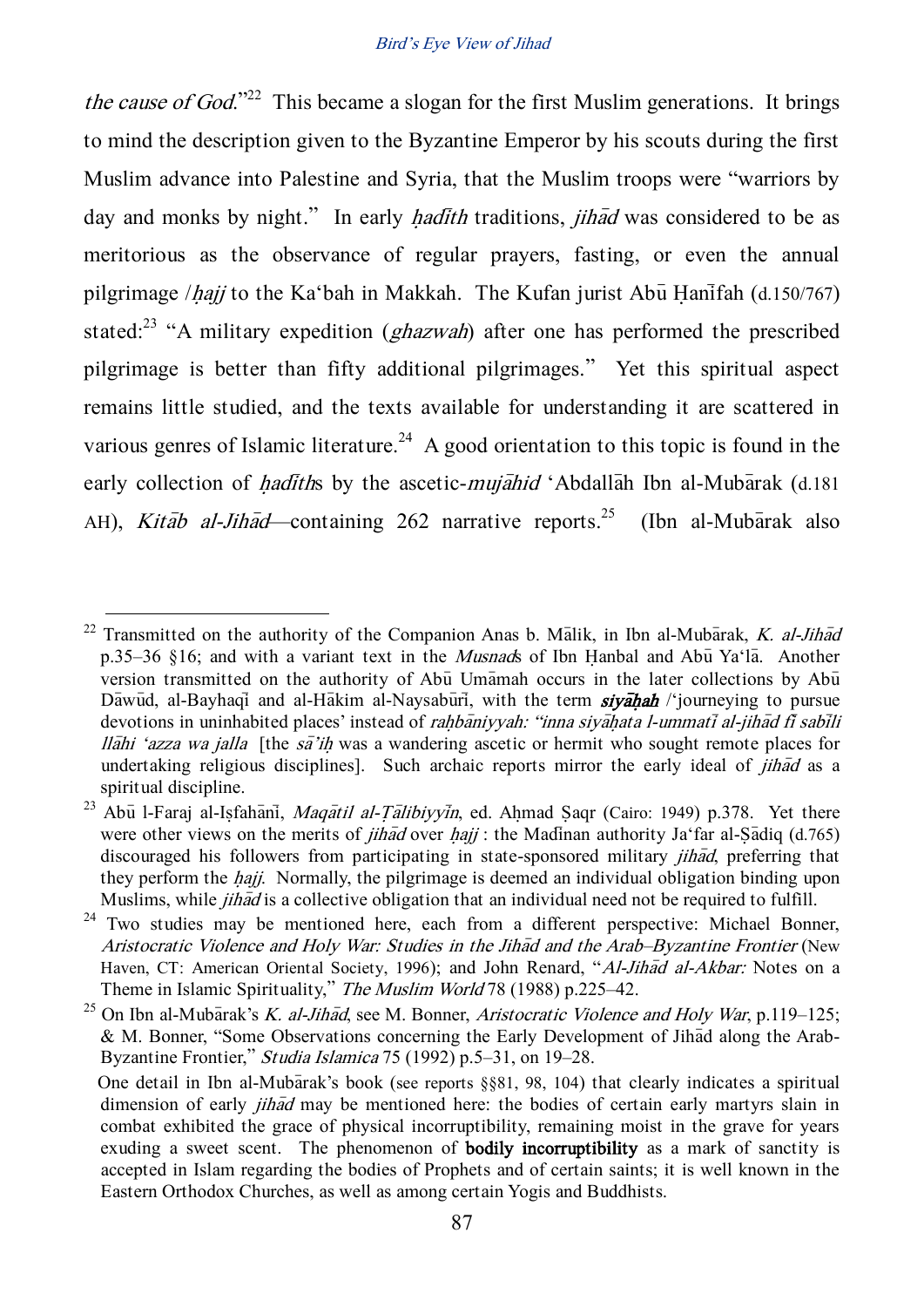compiled an important collection of ascetic-ethical traditions in his Kitab al-Zuhd wa l-Raqa<sup>7</sup>iq / On Renunciation and Softening-the-Heart.)

In a famous utterance, the Prophet Muhammad proclaimed upon returning from one of his military campaigns: 'We have returned from the minor combat to resume the Major Combat." This influential idea of the 'Major Combat' /al-jihad al-akbar being 'the struggle against one's own base-self' or *jihad al-nafs* (with the Devil being one's internal enemy; thus *jihad al-shaytan*<sup>26</sup>) was one of the chief legacies of the early pious combatants and warrior-ascetics, termed **mujahid** and **murabit**, who congregated in the frontier forts during the seasonal  $j$ *ihad* campaigns. Islamic anthropology views the human person as an arena of contest between good and evil forces, represented in the ancient idea that every person has both an angel and a devil fighting over possession of their soul. Early ethical teachings developed this insight in a spiritual direction, flowing into the emergence of later  $S\bar{u}$  *Adab* (charactertraining) as a distinct discipline wherein the 'struggle with one's base-self' to attain purity, uprightness and cognitive-insight was the chief concern.

The true *jihad al-nafs* by dedicating one's property, life, and self-struggle in God's Way begins not on the battlefield but in one's Heart, being the struggle against our human attachment to worldly life and material comforts, and demands sacrificing our vanity and self-love. The 'struggle against one's own base-self' was a highly developed practical discipline in Islamic experience, stressing the function of *jihad* as a means for **penance** and **expiation of sin** (**kaffarah**) based on utter sincerity of intention, while warning against base motives such as greed for plunder, self-glory or power. An utterance of the Prophet  $(S)$  preserved by Ibn al-Mubarak includes the

<sup>&</sup>lt;sup>26</sup> The parallels with the 'invisible warfare' against 'the unseen Enemy'/Devil, cultivated by Christian ascetic-mystics (the so-called 'athletes of God') is obvious, and is clearly reflected in archaic Muslim hadiths.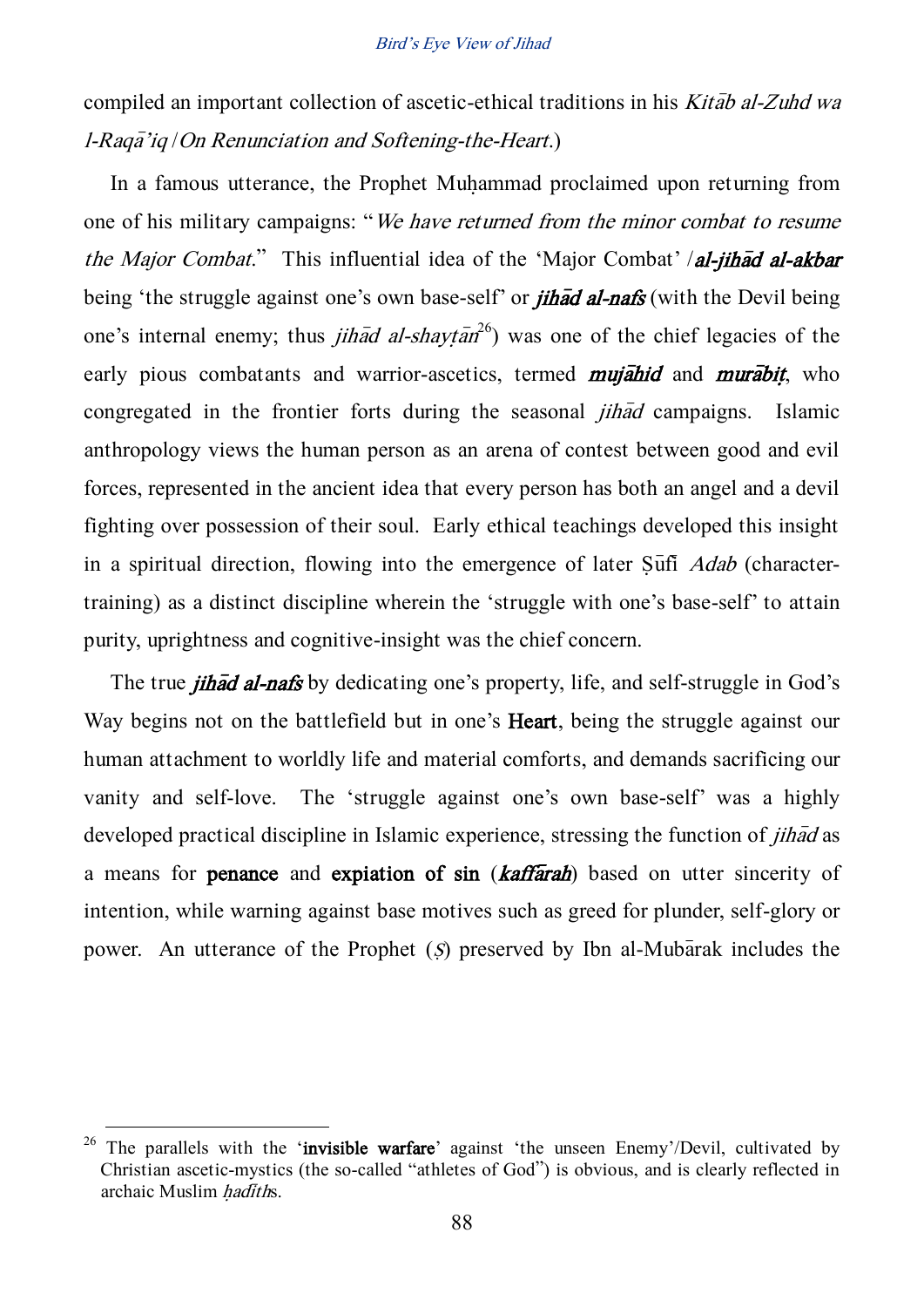statement that for the faithful, "...the sword is a means of erasing one's sinfultransgressions..., but the sword does not wipe out one's hypocrisy."<sup>27</sup>

Many leading Muslim ascetics and religious personalities of the first three centuries of Islam regularly participated in  $jih\bar{a}d$  as a spiritual activity combining self-sacrifice and struggle with service to their community. They set the model for the spiritual-combatant or *mujahid* as one who desires the Hereafter above all else, is altruistic and pure in conduct and motives, selflessly serves his fellows and is utterly reliant upon God. It is known that many proto- $\overline{S}$ ufi circles in the  $2^{nd}/8^{th}$  century congregated in these frontier outposts (*thughr* or *ribat*) from where seasonal *jihads* were conducted, often making these forts their permanent abode to pursue their devotional and spiritual exercises. In the early period *mujahid* and *murabit* were often interchangeable terms for those undertaking martial *jihad*; while *ribat* and murabatah refer to 'frontier service' or being on guard duty at the frontier protecting the life of Muslims.<sup>28</sup> Ribat later assumed the meaning of a Sufi hospice or convent for the 'poor'/*fuqara*' (namely, mendicant Sufis).

Taking their cue from the primal meanings of 'striving – self-sacrifice – service' which *jihad* possessed from its inception, Muslim spiritual practitioners systematized the activity of *jihad al-nafs*, at first in the abundant ethical teachings of popular  $akh<sub>l</sub>āq$ , and later in Sūfī handbooks imparting guidance for the spiritual training of disciples. The Suffis thus made the interior *jihad* a framework for the social, moral and spiritual authority of the *Shaykh* or  $\overline{Pic}$  (spiritual master) over his disciples. The concept of *jihad* was further interiorized and elaborated in various domains of human endeavor, embracing intellectual and material striving for justice and equity in society and for establishing security, morality and mature understanding to benefit

<sup>&</sup>lt;sup>27</sup> Kitab al Jihad p.30–31 §7: inna l-sayf maha<sup>7 un</sup> li-l-khaṭaya ... al-sayf la yamhū l-nifaq; and the Companion Abu<sup>1</sup>-Darda<sup>3</sup> stated (ibid, p.30  $\S6$ ): "Slaying in the cause of God cleanses one's  $impurities.../al-gatlu f\bar{i} sab\bar{i}li Il\bar{a}hi vaghsilu l-daran."$ 

<sup>&</sup>lt;sup>28</sup> For an overview of the history and evolution of the *murabit* in Islamic experience, especially with regard to the movement of the *Murabitum* in North Africa and Andalusia, see the enlightening study by Fritz Meier, 'Almoraviden und marabute,' Die Welt des Islams 21 (1983) 80–163; English translation by J. O'Kane, 'Almoravids and Marabouts' in F. Meier, Essays on Islamic Piety & Mysticism (Leiden: Brill, 1999) p. 335–422.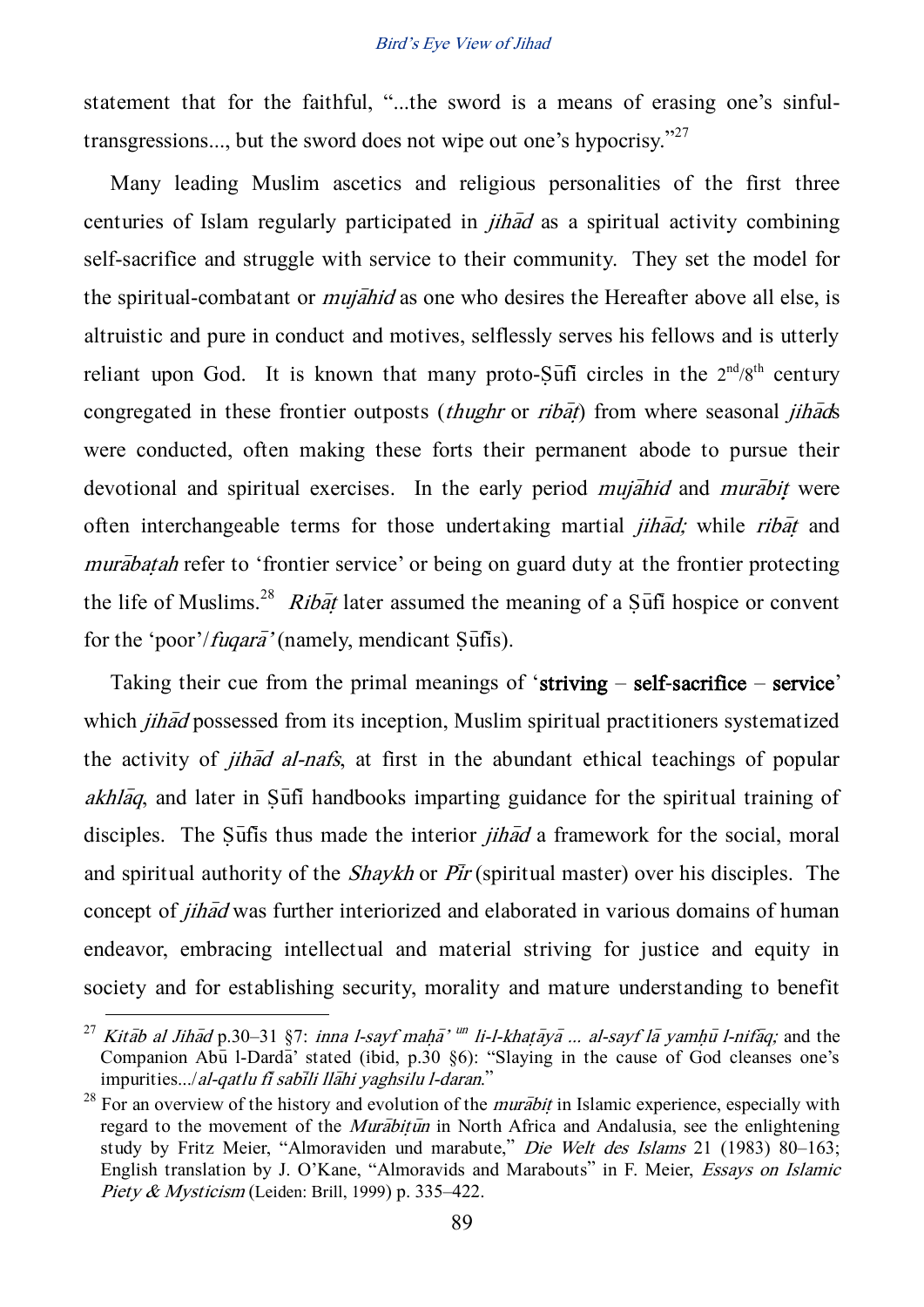the entire community.<sup>29</sup> In the modern era the venerable spiritual association of *jihad* with the highest human activity—the war against one's lower self—has been revived in a somewhat diluted sense by promoting the Major Combat as being more relevant to contemporary needs and conditions than the combative *jihad* espoused by classical jurists as a basis of political power and state revenues—including such categories as jihad al-qalam /the pen, jihad al-tarbiyah /education, or jihad bi-l-mal /financial contributions supporting civic initiatives.

## CONTEMPORARY VIEWS

Just as there are two basic dimensions of  $j$ *ihad* in the Qur'an and in Islamic historical experience, today at least two major tendencies are at work in contemporary Muslim societies when interpreting and applying *jihad:* the **modernist**reformist and the militant-jihadist trends. This is a simplification and generalization that needs to be qualified and nuanced, since a third trend that revalidates the primacy of Peaceful Striving may be discerned. When placed within their contemporary contexts, these two main trends in effect represent differing reactions to corrupt, oppressive or overtly secular ruling cliques that fail to meet the rising expectations of their own people for social and economic equity and for political transparency, accountability and representation; as well as differing responses to pervasive globalizing economic, political and cultural pressures on the other hand. (We must bear in mind that the ongoing Islamic revival exemplifies the 'relativizing' effect of globalization in which the universalization of Western cultural preferences forces particular traditions to find legitimation from within the dominant Western framework of values and terms of reference. All major religions today are now being forced to 'relativize' themselves to these global forces—if not by adjusting to them or accommodating them, then by rejecting them and attempting to revive or reinvent original traditions.)

<sup>&</sup>lt;sup>29</sup> For more details see A. Morabia, *Le gihad dans l-islam médiéval : le « combat sacré » des* origines au XIIe si*è*cle (Paris: Albin Michel, 1993) p.480–563.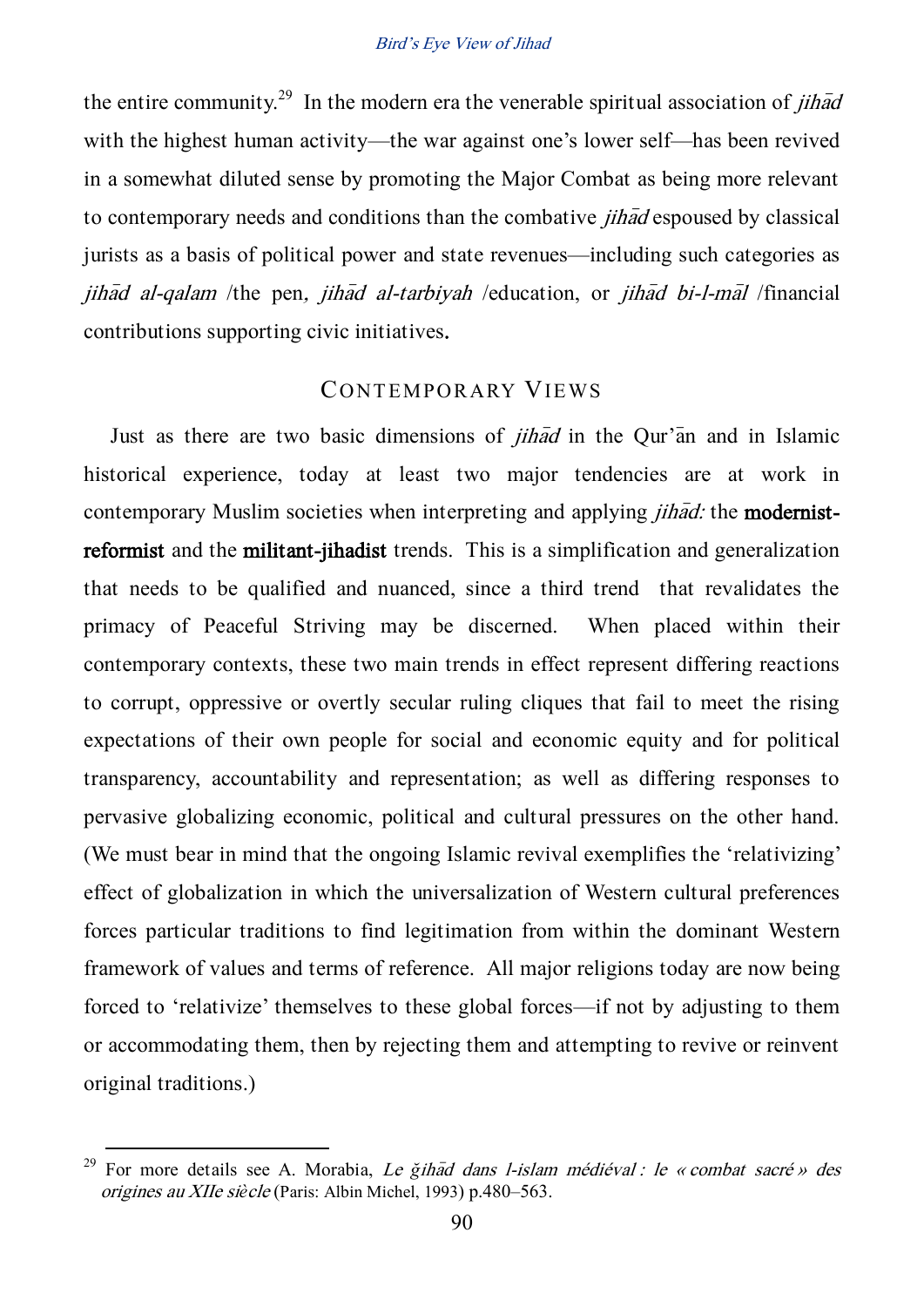Muslim writings on *jihad* in the modern period serve two basic aims: (1) to mobilize Muslims for a specific purpose such as a revolt, a national war, or the struggle against colonialism or foreign invasion and occupation;<sup>30</sup> and (2) to **instruct** Muslims on the doctrine of *jihad*, often with the aim of defending Islam from the ideological attacks and distortions of Western powers, or to promote needed changes and reforms within a society. The consensus of modern interpretation stresses the defensive aspect of *jihad*, or connects the peaceful forms of *jihad* with fighting by emphasizing the necessity of spiritual and moral struggle as a necessary **prerequisite** and **precondition** for 'fighting in the Way of God'.<sup>31</sup> Peaceful Striving is frequently viewed as being more relevant to contemporary needs and conditions than the combative *jihad* espoused by the classical jurists that formed the basis for their theory of political power & authority and for international relations. This contemporary normative emphasis on social and intellectual struggle for reforming Muslim societies, opening and training minds, removing poverty and ignorance and uplifting hearts is connected to the primary significance that *jihad* always possessed from its beginning in Makkah.<sup>32</sup>

Two events in 1979 and their aftermath ushered in a new phase in Islamic activism: the Islamic revolution against the Pahlavi monarchy in Iran in 1978–1979, and the brutal Soviet occupation of Afghanistan. Their combined impact upon the strategies and organization of militant Islamist projects has been profound—though it may now have peaked. The Iranian revolution led by  $\overline{A}$ yatullah Khomeini (1902– 1989) also awakened many Sunni> activists to the political potential of Islamic ideology and power, both for removing repressive ruling cliques as well as for confronting Western exploitation and domination. Avatullah Khomeini, along with

 $30$  An interesting example of *jihad* in a specific national context is the sophisticated work by the Lebanese Shi<sup>\*</sup>ite scholar Muhammad Husayn Fadlallah, al-Islam wa Mantiq al-Quwwah /Islam and the Language of Force,  $(1<sup>st</sup>$  ed. Beirut: 1976;  $2<sup>nd</sup>$  ed. 1981).

 $31$  For example, the work by the leading Syrian Sunni scholar Muhammad Sa'id Ramadan al-Buti, Al-Jihad fi l-Islam.

<sup>&</sup>lt;sup>32</sup> For an overview of Muslim thinking about *jihad* in the 2<sup>nd</sup> half of the 20<sup>th</sup> century, see R. Peters, Jihad in Classical and Modern Islam, chapter on 'The Doctrine of Jihad in Modern Islam' p.103– 148.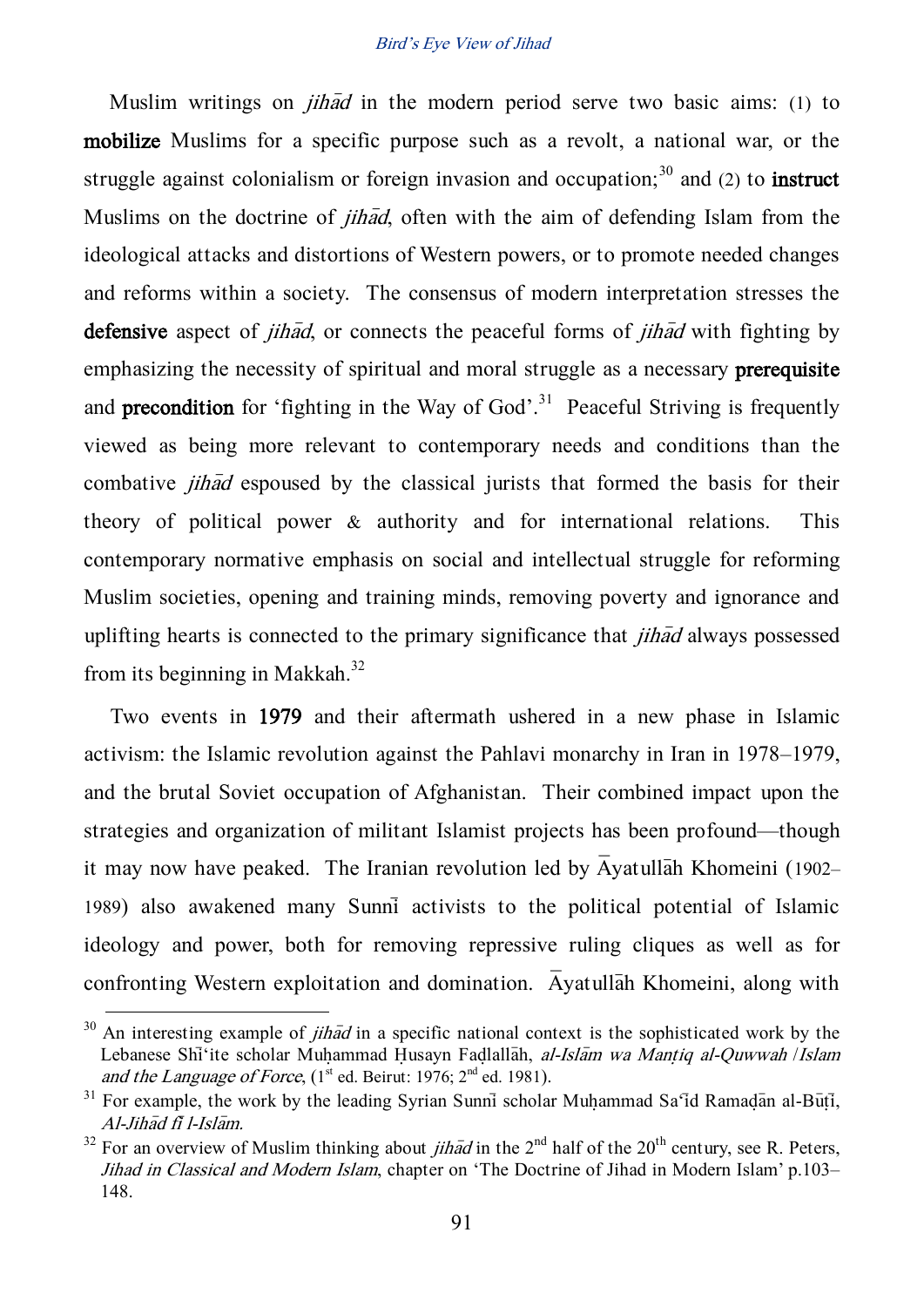many leaders of the Islamic Republic of Iran, evoked grievances and appealed to Islamic sentiments and teachings that resonated among Muslims worldwide. The reforms ushered in by the original leadership of the Iranian revolution during its early years resulted in a progressive democratic constitution unparalleled in the Middle East at that time. Yet their efforts for genuine progress were stymied at first by the assassinations of key leaders by extremists opposed to the revolution; then by Saddam Hussein's calculated aggression resulting in the long and bloody Iraq–Iran war; and currently by an arch-conservative clique in the 'Council of Guardians'/shūra-ye negahban.

After the end of European imperial occupation of Islamic lands, Muslim activists sought ideological inspiration and support for radical interpretations of *jihad* in writings by certain theorists, notably by the Egyptian activist Sayyid Qutb<sup>33</sup> (hanged in 1966) and the Indian-Pakistani ideologue-politician Abu l-A $\hat{a}$  al-Mawdudi (d.1979). These thinkers laid the foundations and much of the superstructure of a worldview shared in common by militant Muslim activists today. This worldview essentializes and idealizes a naïve vision of a utopian unchanging 'Islam' irrevocably in conflict with un-faith (*kufr*), often advocating alienation from contemporary Muslim societies deemed 'pagan' (*jahiliyyah*). Some of their followers have espoused the doctrine of takfir (declaring certain Muslims to be unbelievers), inspired by two *fatwas* of the Hanbali polemicist Ibn Taymiyyah (d.1328) who urged Muslims to resist the Mongol invasion of Damascus in the  $14<sup>th</sup>$  century CE. Ibn Taymiyyah had asserted that Islam was indeed spread by the sword against non-Muslims, that *jihad* was never viewed as merely defensive warfare but refers solely to obligatory fighting  $(qit\bar{a})$ , and he emphasized that the 'Fighting Verses' indeed abrogated all other verses concerning relations with non-Muslims.

 $33$ Mohammad Shah Bin Jani, Sayyid Qutb's View of Jihad: An Analytical Study of his Major Works. Doctoral Dissertation, CENTRE FOR THE STUDY OF ISLAM AND CHRISTIAN-MUSLIM RELATIONS – Selly Oak Colleges [Birmingham, UK], 1998. For one assessment of Qutb's political discourse and worldview, see the remarks by Roxanne L. Euben, *Enemy in the Mirror: Islamic Fundamentalism* and the Limits of Modern Rationalism (Princeton University Press, 1999) p.49–92.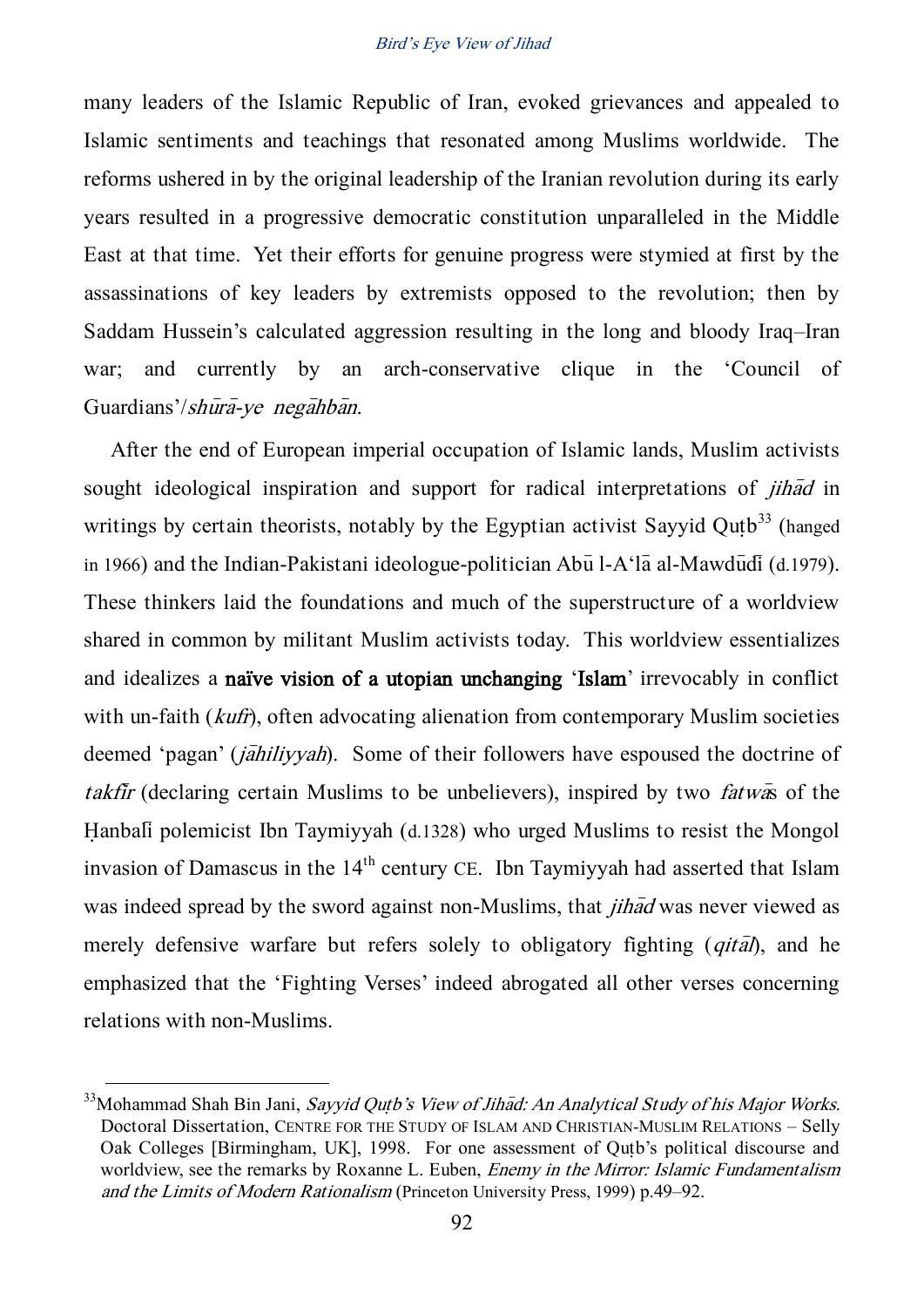An Egyptian engineer Muhammad 'Abd al-Salam Faraj (the founder and "amir" of a small political commune 'Islamic Jihad' in 1979 that had united three militant groups into one by the early  $1980s$  called Tanzim al-Jihad /'The Jihad Organization<sup>34</sup>) produced a manifesto for militant Islamists entitled *al-Faridah al-*Gha'ibah / The Absent Duty.<sup>35</sup> In his booklet 'Abd al-Salam Faraj recycled Sayyid Qutb's claim that certain Muslims could be declared  $k\bar{a}$  firm—including those rulers who abuse Islam for political legitimacy (the doctrine of  $t$ akfir). Faraj built on this to establish the status of rulers as that of apostates deserving death, and urged immediate internal *jihad* against the government as an 'individual obligation' upon all Muslims capable of fighting. The goal was to establish an Islamic regime by violent means. Faraj argued (invoking Ibn Taymiyyah) that Islam was indeed spread by the sword against non-Muslims; that  $\hat{i}$  that  $\hat{j}$  was never viewed as merely defensive warfare, but refers solely to fighting *| qital* which is obligatory; and he stressed that the Fighting Verses (Q 9:5 & 2:216) did indeed abrogate all other verses concerning peaceable relations with non-Muslims—ie. Peaceful Striving, or the *jihad al-da'wah*.

 $\Delta E$  Kalashnikov Islam. Today's militant Jihadists emphasize the need to establish a truly 'Islamic' polity and to struggle against tyranny and oppression coming from an internal enemy: unrepresentative governments or corrupt ruling cliques in particular Muslim societies. Calls for  $j$ *ihad* are issued by small radical groups or militant movements who magnify the 'struggle by the sword' as primary, while marginalizing both the defensive aspects of Combative *Jihad* as well as any forms of Peaceful *Jihad*. They re-interpret the notion of *jihad bi-l-nafs* /'struggling with one's

<sup>&</sup>lt;sup>34</sup> For a taxonomy of militant groupings during the 1980s, see Rif<sup>x</sup> at Sayyid Ahmad, Tanzimat al-Ghadab al-Islami / Organizations of Islamic Wrath (Cairo: 1989); and As'ad Abu Khalil, "Jihad Organizations,' Oxford Encyclopedia of the Modern Islamic World, ed. J. Esposito, II p.373–376.

<sup>&</sup>lt;sup>35</sup> Muhammad 'Abd al-Salam Faraj, al-Faridah al-Gha 'ibah / The Absent Duty; text in al-Ahrar for  $14<sup>th</sup>$  December, 1981; & in al-Fatawa l-Islamiyyah min Dar al-Ifta al-Misriyyah, X (Cairo, 1403/1983) p.3762–92; English translation by Johannes J.G. Jansen, The Neglected Duty: The Creed of Sadat's Assassins and Islamic Resurgence in the Middle East (New York & London: Macmillan, 1986) on p.129–230. See also the rebuttals by Shaykh Jadd al-Haqq 'Ali (former Rector of al-Azhar), in al-Fatawa l-Islamiyyah X, p.3726–61; and by Jamal al–Banna', 'al-Faridah al- $Gh\bar{a}$ 'ibah': Jihad al-Sayf am Jihad al-'Aql? | The Absent Duty': Struggle by the Sword or Struggle by the Mind? (Cairo: Dar Thabit, 1404/1984).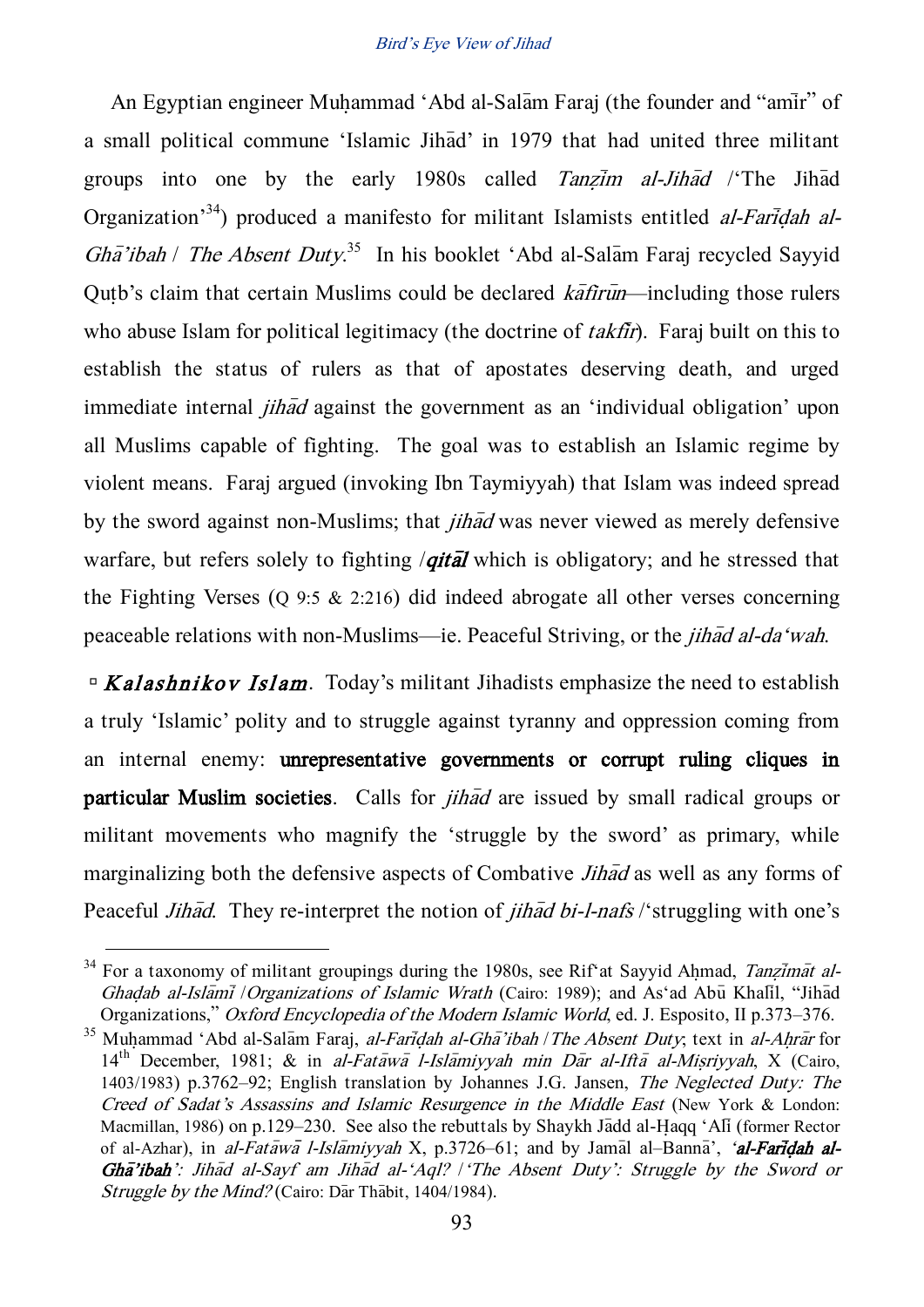soul' to mean violent struggle by putting one's life at stake, and they view armed  $jih\bar{a}d$  as a militant strategy for propagating an ideal monolithic Islam in pursuit of their political and ideological goals. This facilitates the mobilizing of people for political action employing violent methods—including the killing of both non-Muslim and Muslim innocents.

This radicalized militant wing among today's Jihadists are now being inspired and led by Arabs who fought in the Afghan anti-communist *jihad* of 1979–1992. Their leadership has selectively recycled portions of the classical juristic *jihad* doctrine recasting it into a utopian program for socio-political change opposed to unrepresentative Muslim regimes and their perceived main backer America. They are conducting a worldwide 'Jihad' against 'Jews and Crusaders' using indiscriminate violence against innocents (both non-Muslim and Muslim) and suicide terror-tactics involving spectacular outrages on an unprecedented scale. The Jihadists have plunged our global scene into a morass of banal bloodshed, provoking in response arrogant militarist interventions for 'regime change' and widespread fear and paranoia.

Such an exclusivist violent interpretation of  $\hat{j}$  has spread among a certain segment of Muslims across a number of societies, primarily due to the fact that Jihadists evoke grievances and appeal to Islamic sentiments and perceptions that resonate among Muslims worldwide—such as liberating Jerusalem from Zionist occupation, offering ideological and material support to Muslims victimized by repressive regimes (Muslims in Bosnia, Chechnya, Kashmir…), or expelling American military forces from Muslim nations. Jihadists effectively exploit the political potential of Islamic ideology and power, both for removing unjust ruling cliques as well as for confronting Western exploitation and domination. They also accuse Muslim reformists of defeatism and complacency for espousing the defensive and peaceful aspects of *jihad*, and they are suspicious of those thinkers they deem to be overly influenced by Western secularist culture and ideology or who are perceived as serving the interests of autocratic unrepresentative rulers.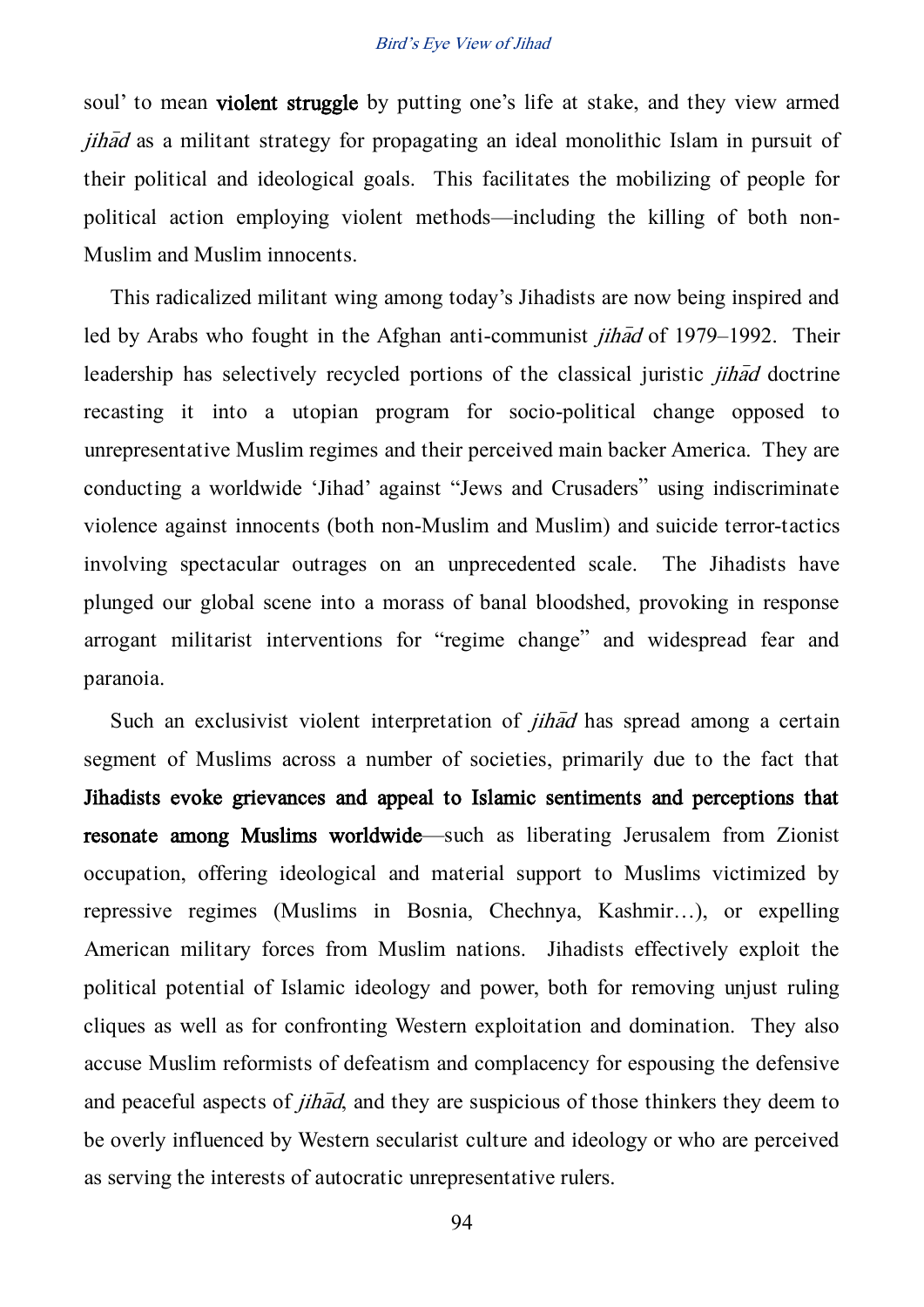It is the responsibility of all thinking Muslims who care for the future well-being of Islam, to strive with total sincerity to redirect misplaced energies along the proper path, since Jihadists wreck more harm upon Islam than on anyone else. However, peace-loving Muslims may take an important lesson from them on possible avenues for legitimate Islamic Action to work toward just ends by bypassing unresponsive state governments or unrepresentative ruling cliques; such avenues include selfreliance, discipline and cooperation, effective local and transnational organizing, and willingness to sacrifice.

 $P$ **Peaceful–Striving.** Despite the violent path pursued by certain Jihadist groupings or individuals, there has emerged over the twentieth century an alternative mode of action for *Jihad* that emphasizes committed struggle and self-sacrifice as a path for negating or neutralizing bloodshed and violent conflict and for transforming society in harmony with revealed principles, consonant with the primary intent and practice *jihad* always possessed. This trend is little noticed or spoken about in Western circles, nor is it always well understood or appreciated among many Muslims today. For example, it is generally ignored—both by Muslims and those outside the Islamic world—that the Iranian revolution itself was in the main conducted as one of the most remarkable non-violent peoples' movements of the  $20<sup>th</sup>$ century, or of any century. Tens of thousands of people demonstrated peacefully in the streets as the Shah's troops shot them down in cold blood, until finally the Shah lost all legitimacy and authority and fled.<sup>36</sup>

This is one of the most dramatic examples of Islamic peaceful *jihad* since the movement of the *Khudai Khidmatgaran* /'Servants of God' from 1929–1938 led by the great Pathan nobleman Abdul Ghaffar Khan (d.1988) against British imperial rule

 $36$  David H. Albert, ed., with intro., Tell the American People: Perspectives on the Iranian Revolution (new revised ed., Philadelphia, PA: Movement for a New Society, 1980); and the day-byday account by the British diplomat Desmond Harney, The Priest and the King: An Eyewitness Account of the Iranian Revolution (London & New York: British Academic Press, 1998).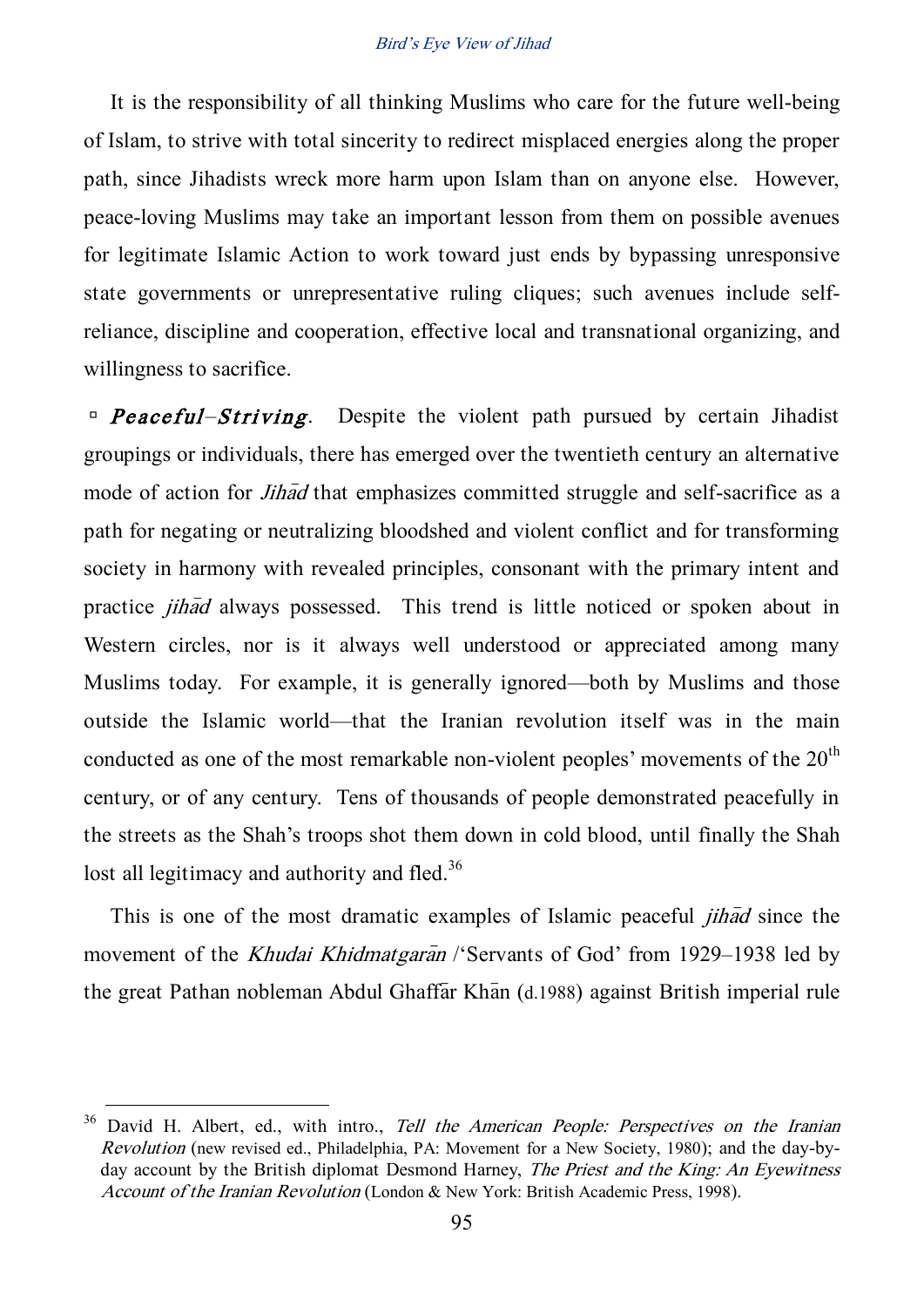in what was the North-West Frontier province of India.<sup>37</sup> He initiated a profound movement of social transformation and resistance to the British. Khan arrived at his original understanding of Peaceful *Jihad* based on his study of the Our'an and the Prophet's Sunnah, as well as the model of al-Husayn b. 'Ali (the grandson of the Prophet, martyred at Karbala<sup>'</sup> in 61/680). Khan's followers were dubbed the 'Red Shirts' due to their readiness to be shot to death in the thousands by British troops while protesting peacefully. Today, Muslims outside of South Asia are almost totally ignorant of Khan's nonviolent ideas and his uplifting reform movement among his own people. Ironically, it was descendants of these Pathan (ethnic Pashtun) tribesmen whom Khan trained and led in his extraordinary non-violent campaign, that several generations later were indoctrinated as young warriors into the ranks of the Taliban fighting for the now defunct 'Islamic Emirate' in Afghanistan.

Another instructive instance of Islamic Peaceful Action was demonstrated by the remarkable career of the gifted Turkish intellectual activist Bediüzzaman Said Nursi  $(1877-1960).$ <sup>38</sup> During the years 1925–1956, he endured thirty-five years of internal exile, inhumane imprisonments, poisonings, constant harassment and torment from the RPP (Ataturk) regime, including four dramatic public trials. In order to combat the attacks of those inimical to Islam, Nursi taught the necessity for what he termed 'Positive Action': the patient, silent struggle to strengthen faith stressing mutual consultation, cooperation & consensus, brotherhood of faith, and cultivating the collective personality of the faithful with shared aims of self-sacrifice and service. His non-violent campaign of *cihad-i* mânavî /'moral-spiritual Jihad' for renewing

<sup>&</sup>lt;sup>37</sup> Khan was not Gandhi's disciple, but his colleague and collaborator whom Gandhi treated as an equal. See the comprehensive documentary study by D.G. Tendulkar, Abdul Ghaffar Khan: Faith is a Battle (New Delhi: Ghandi Peace Foundation, 1967); and the well researched article by Robert C. Johansen, 'Radical Islam and Nonviolence: A Case Study of Religious Empowerment and Constraint among Pashtuns,' Journal of Peace Research 34, no.1 (1997) p.53–71. Khan spent a total of fifteen years in British prisons, and a further fifteen years under house arrest by Pakistani officials who feared his authority over the Pathans.

<sup>&</sup>lt;sup>38</sup> Šukran Vahide, The Author of the Risale-i Nur: Bediuzzaman Said Nursi (Istanbul, Sözler Publications, 1992); and Šerif Mardin, *Religion and Social Change in Modern Turkey: The Case of* Bediüzzaman Said Nursi (Albany, NY: State University of New York Press, 1989).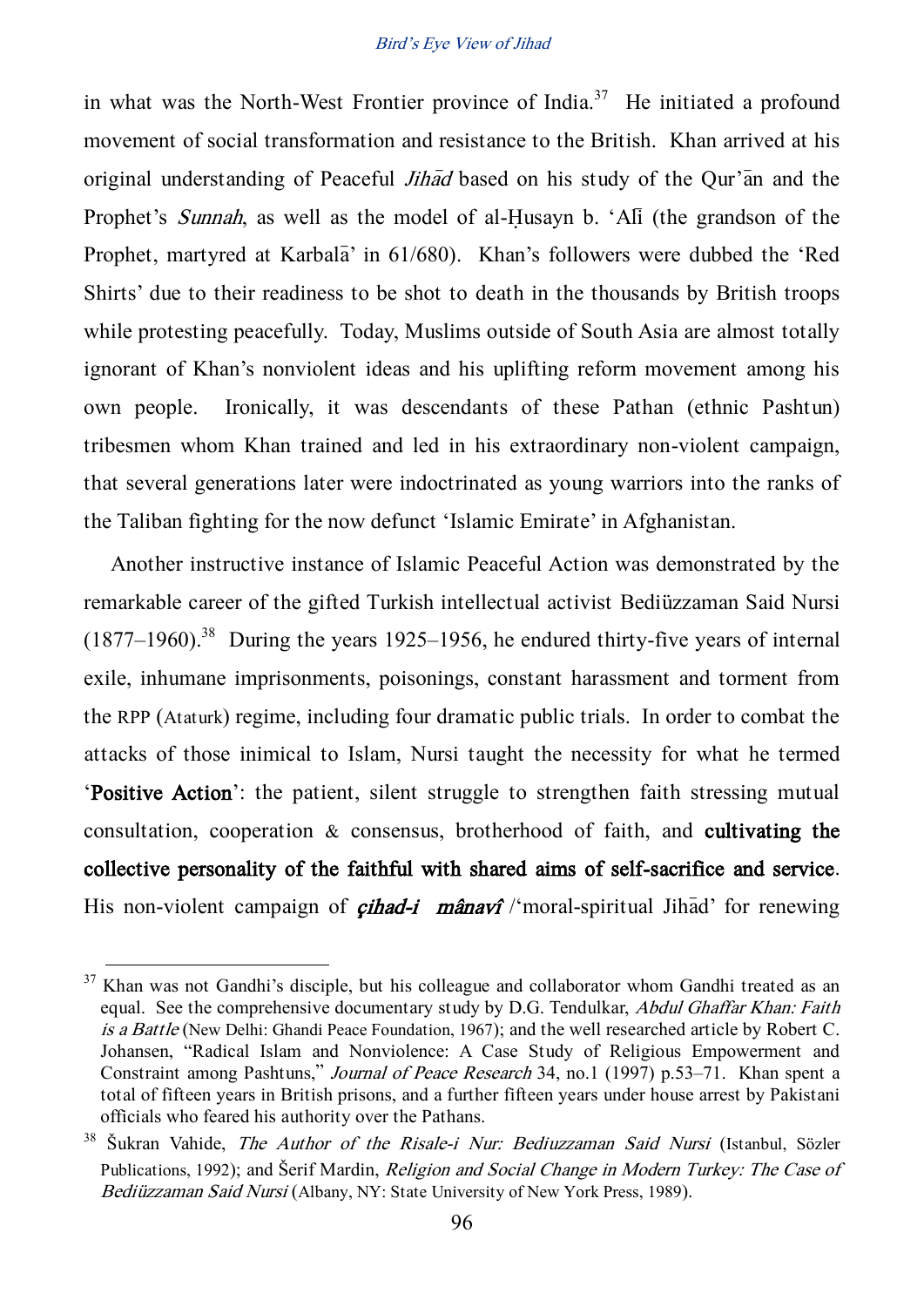faith and refreshing the centrality of the Qur'an for the religious life of modern Turks was manifested through the literary device of his stream of essays, epistles, letters, and treatises written over the period of 1925–1945 in Ottoman Turkish and known collectively as Risale-i Nur /Epistle of Light.

Nursi's Risale-i Nur campaign consisted of hand-copying and privately distributing through informal networks thousands of copies of his writings. A large number of pieces of the *Risale-i Nur* were written out by children, women and the elderly; and copies would be smuggled to him for his review and corrections. His followers were continuously watched by the authorities and their homes searched for any traces of his writings, possession of which brought imprisonment. This campaign contributed to the preservation of Islamic awareness and faith-practice in Republican Turkey, and his message of non-violent peaceful resistance, self-sacrifice and service has left an indelible legacy working itself out within the current politics of the country. Arabic, Urdu and English translations of his writings are having a quiet ripple effect within many Muslim circles worldwide—sometimes assuming the dimensions of a cult among certain followers.

These instances of mature Islamic leadership through peaceful striving for individual and communal transformation exemplified by Khan and Nursi could be multiplied by a number of other examples drawn from other Muslim societies, many of them humble and prosaic local or community efforts that are often overlooked. The crucial lesson to be gained from them is the pro-active positive model for peaceful 'Islamic Action' they offer Muslims today. They teach us that authentic Islamic teachings when properly understood and acted upon provide a genuine foundation for selfless service to others, for implementing badly needed social, economic and political reforms, and ultimately for transforming human society in harmony with divine purpose.

## THE FUTURE

97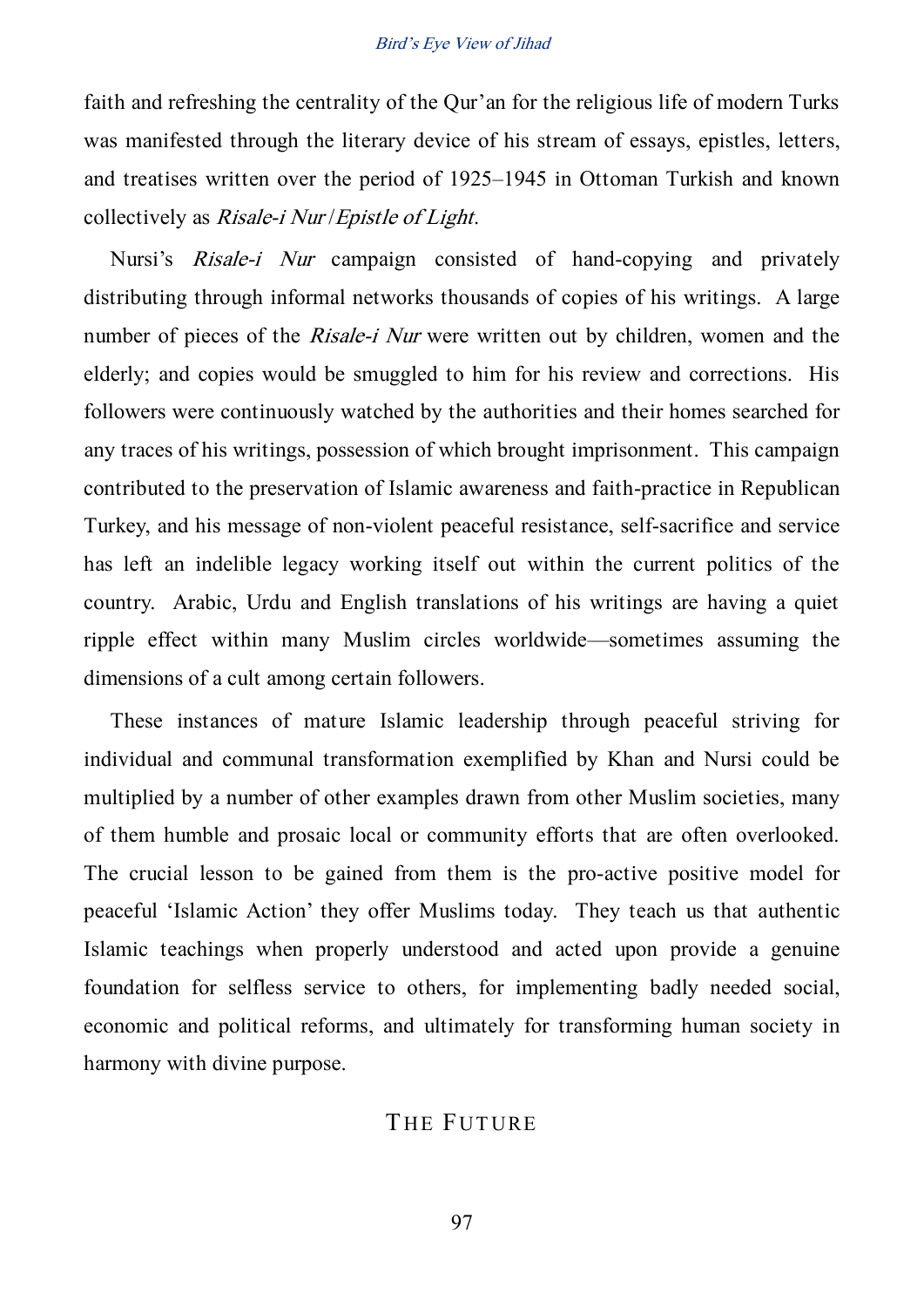The conscious or unconscious aim of recovering the important role of *jihad* has kept it as a primary focus of contemporary religious and political thought among Muslims. *Jihad* possesses real existential significance for the life of Muslims in today's world, forming a mirror for Islam's self-understanding. The legacy of the classical juridical doctrines of *jihad* for contemporary Muslims represents both a heavy burden as well as an important resource. Selective exploitation of particular elements of the juristic theory is a prominent feature of current debates among Muslims over the continuing relevance and applicability of combative *jihad* : when does *jihad* become an 'individual obligation'; under what conditions is an uprising against the (nominally Islamic) ruling power valid; what are the legitimate means or weapons to be employed; who has the true authority to call for and initiate *jihad*; and who is the true 'enemy' to be fought within and/or without the Muslim Ummah?

However, these ongoing debates generally do not adequately address the prevalent assumption widespread among many Muslims today that *jihad* primarily connotes Combative Struggle by means of armed force. This is partly a consequence of the recent historical experience of Islamic societies, and partly due to awarding a privileged position to Islamic legal discourse and thought among most Muslims, who take it to represent the most normative and relevant resource when seeking solutions to their problems.<sup>39</sup> The great Andalusian jurist and philosopher Ab $\bar{u}$  l-Walid Ibn Rushd (d.1198) long ago observed that: "*jihad* can be divided into four different types: jihad by the heart, jihad by the tongue, jihad by the hand [ie. the pen], and jihad by the sword." $40$  The order in which he presented these four means of striving is significant, placing peaceful *jihad* as primary (heart, tongue  $\&$  pen), while the combative *jihad* (the sword) comes last.

 $39$  See Karim D. Crow, "Divided Discourse: Muslim Discussions about Islam and Peace," The Diplomat [London] v.2 (Nov. 1997/Rajab 1418) p.32–34, & Arabic text 28–30.

<sup>&</sup>lt;sup>40</sup> Ibn Rushd, *Muqaddimat* p.259; he was known to the Latin Fathers as Averroes. Recall the maxim, 'The pen is mightier than the sword.'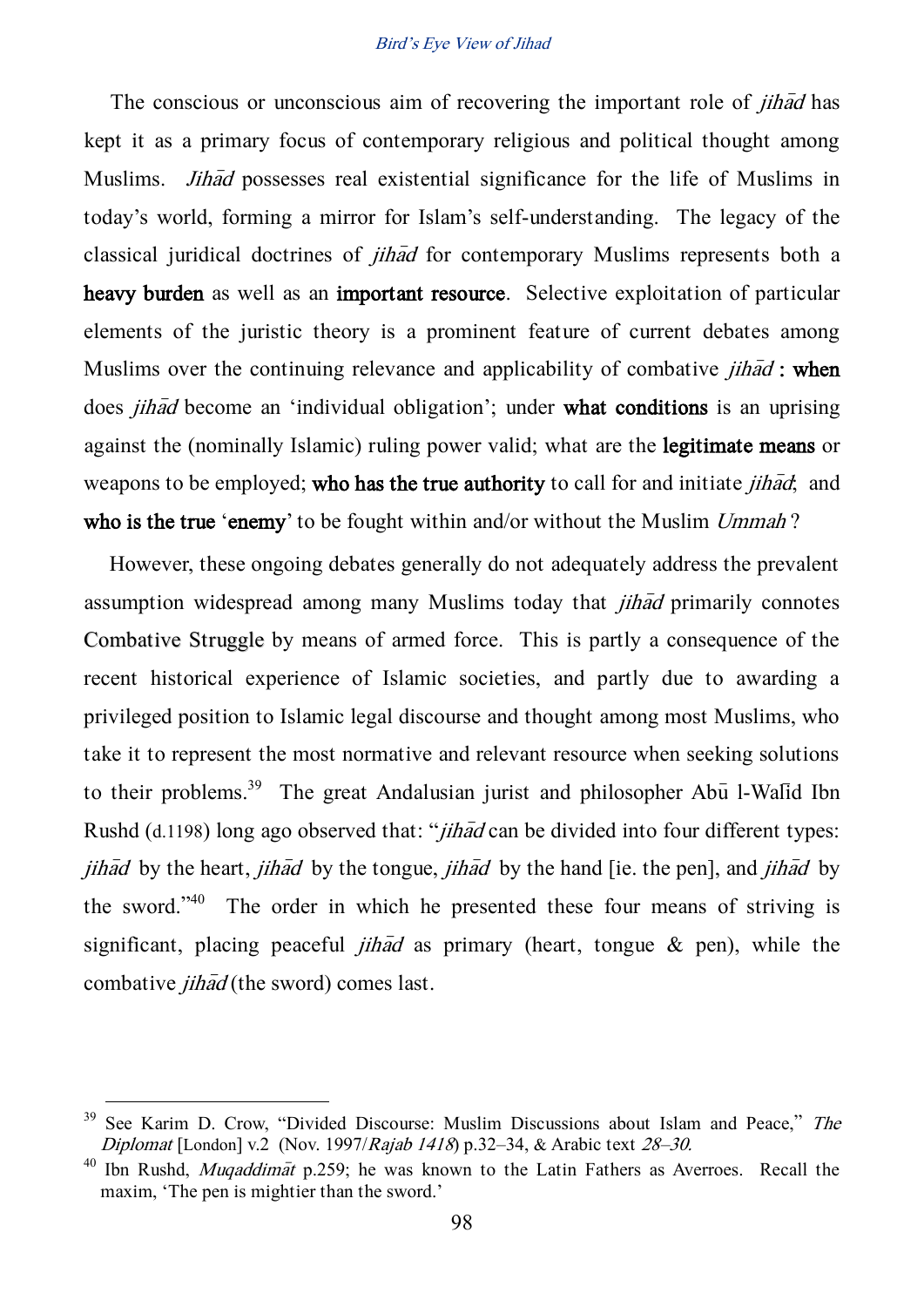What is most needed at this moment in history is the 'Struggle by the Mind' *(jihad*) al-'aql) or creative conceptualization and fresh thinking on the part of Muslims.<sup>41</sup> This crucial task has the necessary pre-condition of sincerity and purity of motive or uprightness of intent (the striving of the heart), and it employs the tongue and the pen or computer keyboard as instruments and means of expression for motivating others. The most effective method of arousing fresh thinking and energy is undoubtedly imaginative education at early years in state schools, and more importantly in local community centers of mosque, athletic club, youth organizations, and private initiatives involving family and neighborhood, as well as initiatives for national awareness through a variety of media. However, anyone familiar with the contemporary state of education in a number of Muslim societies may feel a genuine sense of foreboding. This is something that Muslims need to address themselves, and not for the West to prescribe or impose changes.

Yet the understanding of Peaceful Striving as the primary and essential *jihad* and its promotion as the most important requirement and effective resource for present and future social and political reforms, is increasingly being recognized and addressed by creative and spiritually alive thinkers. Among them we must mention the seminal work by the Syrian thinker Ustadh Jawdat Sa'id, Madhhab Ibn  $\overline{A}$ dam al-Awwal: Mushkilat al-'Unf fi l-'Amal al-Islami / The Doctrine of the First Son of Adam: the Problem of Violence in 'Islamic Action' (1<sup>st</sup> ed. Damascus: 1966; 5<sup>th</sup> ed. Beirut: Dar al-Fikr al-Mu'asir, 1993); and writings by his associate Dr. Khalis M. Jalabi, including his Sikūlūjiyyat al-'Unf wa Istrātijiyat al-'Amal al-Silmī / The Psychology of Violence

<sup>&</sup>lt;sup>41</sup> Examples of such attempts are: the papers published in Ralph E. Crow, Philip Grant, & Saad E. Ibrahim, eds. Arab Nonviolent Political Struggle in the Middle East (Boulder, CO & London: Lynne Rienner Publishers, 1990 [Arab Thought Forum International Dialogues Series]), + Arabic edition by Sa'd al-Din Ibrahim, ed. al-Muqawamat al-Madaniyyah fi l-Nidal al-Siyasi [Civil Resistance in Political Struggle] ('Amman: Muntada l-Fikr al-'Arabi, 1988); Chaiwat Satha-Anand, "From Violent to Nonviolent Discourse,' in Elise Boulding, Clovis Brigagao & Kevin Clements, eds., Peace Culture and Society: Transnational Research and Dialogue (Boulder, CO: Westview Press, 1991) p.124–132; Sohail H. Hashmi, The Islamic Ethics of War and Peace, PhD – Harvard University, 1996; and Taysir Khamis al-'Umar, al-'Unf wa l-Harb wa l-Jihad / Violence, War and Jihad, introduction (p.9–18) by Ahmad al-Hajji al-Kurdi & Jawdat Sa'id (Damascus: Dar al-Afaq wa l-Anfus, 1996).